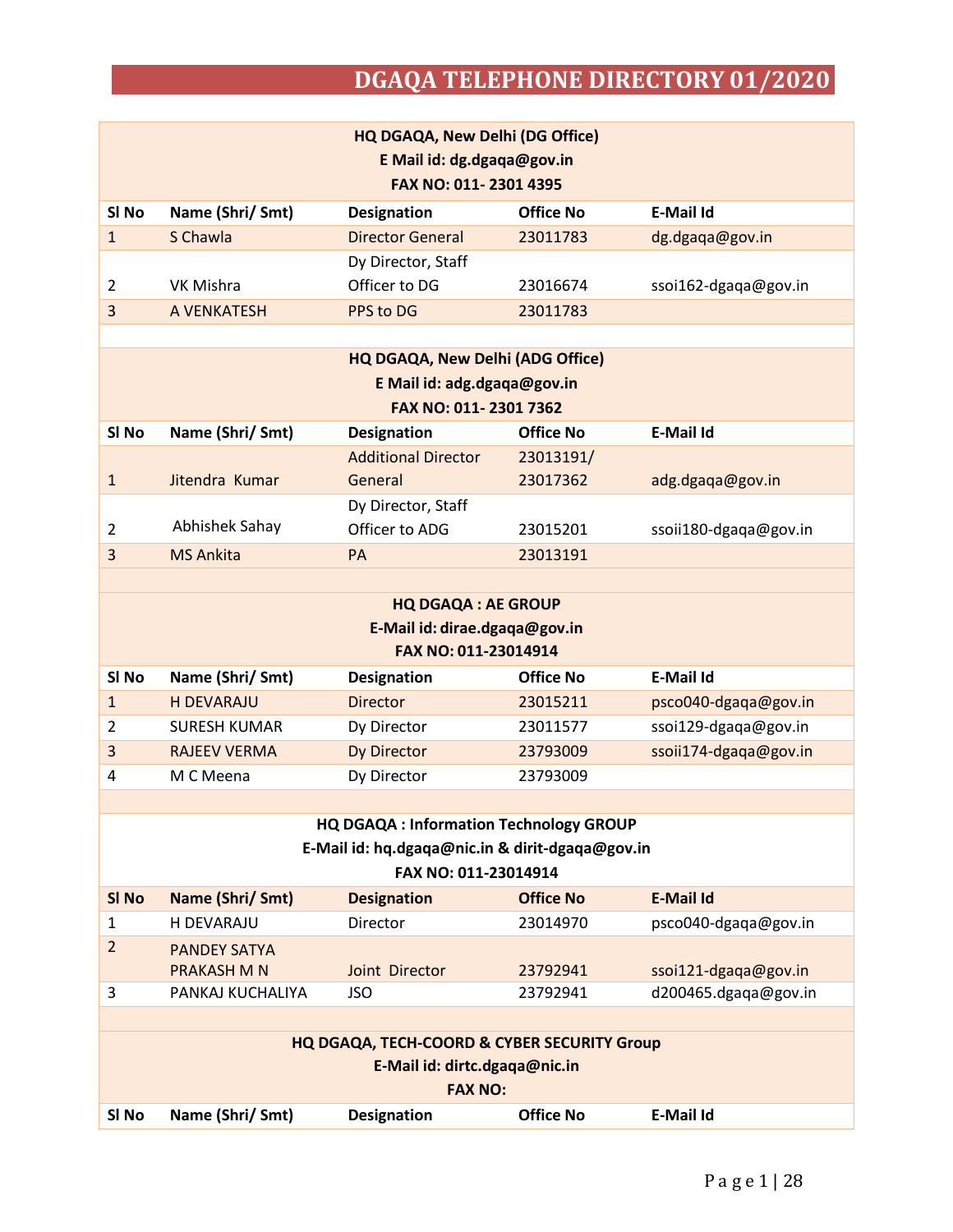| $\mathbf{1}$   | PRAVAKAR MISHRA       | <b>Director</b>                  | 23018439  | dir033-dgaqa@gov.in   |
|----------------|-----------------------|----------------------------------|-----------|-----------------------|
| $\overline{2}$ | RAHUL GUPTA           | <b>Jt Director</b>               | 23018439  | psco069-dgaqa@gov.in  |
| 3              | <b>AJAY KUMAR</b>     |                                  |           |                       |
|                | <b>SRIVASTAVA</b>     | <b>JSO</b>                       | 23019274  | d200078.dgaqa@gov.in  |
|                |                       |                                  |           |                       |
|                |                       | <b>HQ DGAQA (Aircraft Group)</b> |           |                       |
|                |                       | E Mail id: dirac.dgaqa@gov.in    |           |                       |
|                |                       | FAX NO: 011-2301 1365            |           |                       |
| SI No          | Name (Shri/ Smt)      | Designation                      | Office No | E-Mail Id             |
| 1              | A CHANDRASEKARAN      | Director                         | 23012542  | psco053-dgaga@gov.in  |
| $\overline{2}$ | <b>SARLA KUMARI</b>   | <b>PS</b>                        | 23012542  |                       |
| 3              | R M KAUSHIK           | Dy Director                      | 23016674  | ssoi142-dgaga@gov.in  |
| $\overline{4}$ | S C HANRA             | <b>Dy Director</b>               | 23016674  | ssoii147-dgaqa@gov.in |
| 5              | V K MISHRA            | Dy Director                      | 23016674  | ssoi149-dgaga@gov.in  |
| 6              | <b>DALIEET SINGH</b>  | Dy Director                      | 23016674  | ssoi154-dgaga@gov.in  |
| 7              | <b>ABHISHEK SAHAY</b> | Dy Director                      | 23016674  | ssoii180-dgaqa@gov.in |
| 8              | <b>UMESH DOGRA</b>    | <b>JSO</b>                       | 23016674  |                       |
|                |                       |                                  |           |                       |

| HQ DGAQA (AEROMED GROUP)<br>E Mail id: diraeromed.dgaqa@gov.in<br>FAX NO: 011-23010505 |                    |                    |           |                      |  |
|----------------------------------------------------------------------------------------|--------------------|--------------------|-----------|----------------------|--|
| SI No                                                                                  | Name (Shri/ Smt)   | Designation        | Office No | E-Mail Id            |  |
| $\mathbf{1}$                                                                           | A CHANDRASEKARAN   | Director           | 23012542  | psco053-dgaga@gov.in |  |
| 2                                                                                      | Gp G S Ghatti      | <b>Jt Director</b> | 23010505  | psco071-dgaqa@gov.in |  |
|                                                                                        | <b>ADIR BAGCHI</b> | SSA(G)             | 23010505  | d200519.dgaqa@gov.in |  |
|                                                                                        |                    |                    |           |                      |  |

| <b>HQ DGAQA, ARMT Group</b><br>E-Mail id: dirarmt.dgaqa@nic.in<br>FAX NO: 011-23016381 |                       |                      |           |                      |  |
|----------------------------------------------------------------------------------------|-----------------------|----------------------|-----------|----------------------|--|
| SI No                                                                                  | Name of the office    | Designation          | Office No | E-Mail Id            |  |
| 1                                                                                      | S MADHIVANAN          | <b>Director</b>      | 23014970  | psco046-dgaqa@gov.in |  |
| 2                                                                                      | <b>SANJAY GAUR</b>    | Dy Director          | 23015202  | ssoi158-dgaqa@gov.in |  |
| 3                                                                                      | M ZULKARNAIN          | <b>Asst Director</b> | 23015202  | d100263.dgaqa@gov.in |  |
| 4                                                                                      | Rakesh Kumar          | <b>Asst Director</b> | 23015202  |                      |  |
| 5                                                                                      | <b>BABOO RAM</b>      | Chief D/M            |           | d200120.dgaqa@gov.in |  |
|                                                                                        | <b>RAMESH CHANDER</b> |                      |           |                      |  |
| 6                                                                                      | VASHISTH              | Chief D/M            |           | d200172.dgaqa@gov.in |  |
|                                                                                        | <b>MADHAV PRASAD</b>  |                      |           |                      |  |
| 7                                                                                      | <b>KARN</b>           | <b>SSA</b>           | 23015202  | d200118.dgaqa@gov.in |  |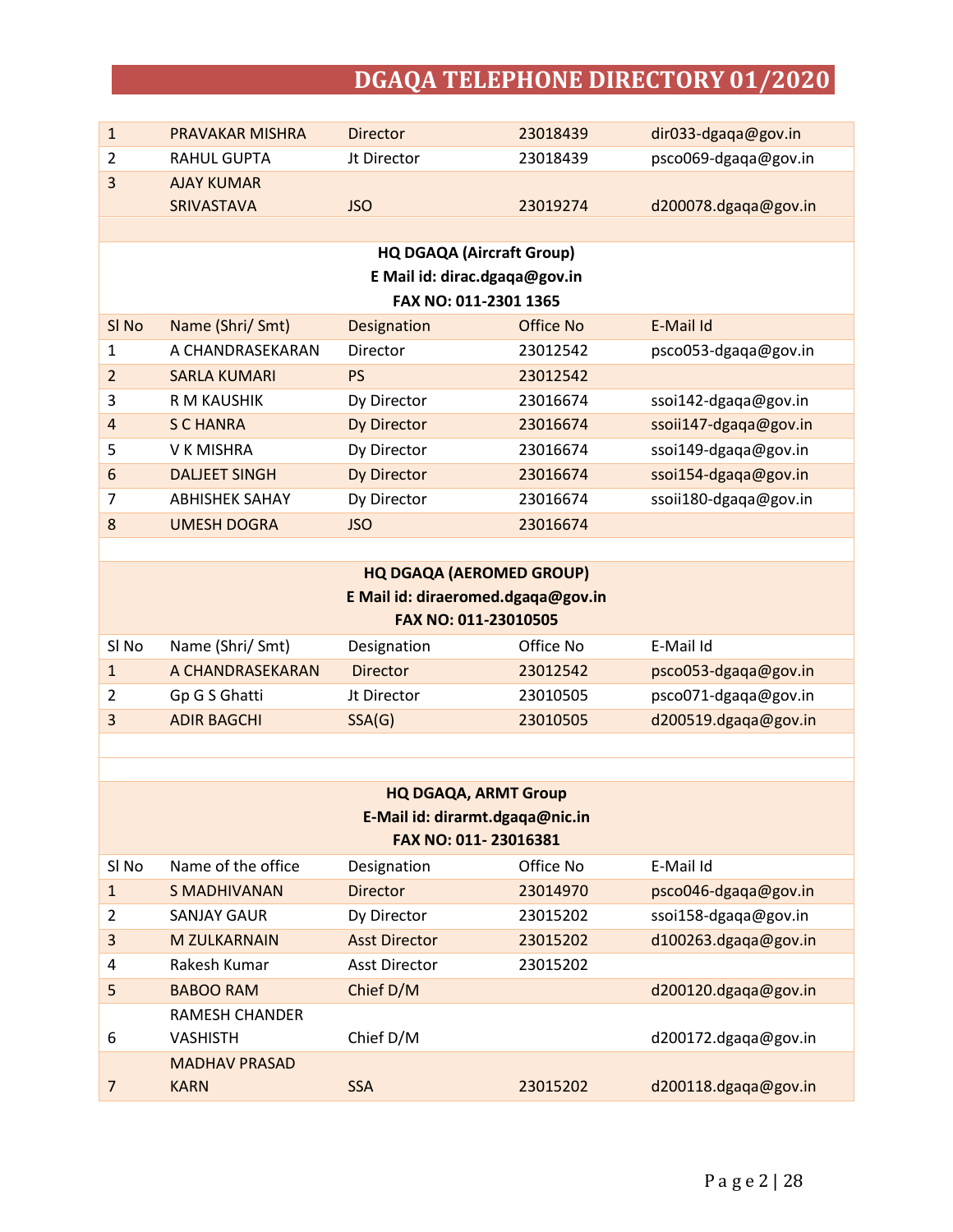| 8                                             | <b>INDU TAWAR</b>                 | Jr Translator              | 23014970  | d200191.dgaqa@gov.in  |
|-----------------------------------------------|-----------------------------------|----------------------------|-----------|-----------------------|
| 9                                             | DHARMENDER KUMAR<br><b>TIWARI</b> | Chargeman                  |           | d200158.dgaqa@gov.in  |
| 10                                            | <b>VIVEK GUPTA</b>                | <b>Ferro Printer</b>       |           | d200059.dgaqa@gov.in  |
| 11                                            | HARPARSAD                         | <b>Ferro Printer</b>       |           | d200424.dgaqa@gov.in  |
|                                               |                                   |                            |           |                       |
| <b>ELECTRICAL &amp; INSTRUMENTATION GROUP</b> |                                   |                            |           |                       |
|                                               |                                   |                            |           |                       |
|                                               |                                   | E-MAIL: direi.dgaqa@gov.in |           |                       |
|                                               |                                   | FAX NO: 011-2301 0941      |           |                       |
| SI <sub>No</sub>                              | Name (Shri/ Smt)                  | Designation                | Office No | E-Mail Id             |
| 1                                             | <b>H DEVARAJU</b>                 | Director                   | 23015211  | psco040-dgaqa@gov.in  |
|                                               | <b>VIRENDRA PRASAD</b>            |                            |           |                       |
| $\overline{2}$                                | <b>KHANDURI</b>                   | <b>Jt Director</b>         | 23017846  | ssoi103-dgaqa @gov.in |

| POWER PLANT & FUEL, OIL & LUBRICANT GROUP<br>E-MAIL: dirppfol.dgaqa@gov.in<br>FAX NO: 011-2301 5145 |                   |                      |           |                       |  |  |
|-----------------------------------------------------------------------------------------------------|-------------------|----------------------|-----------|-----------------------|--|--|
| SI <sub>No</sub>                                                                                    | Name (Shri/ Smt)  | Designation          | Office No | E-Mail Id             |  |  |
| 1                                                                                                   | P MATHIYAZHAGAN   | Director             | 23014970  | psco058-dgaqa@gov.in  |  |  |
| $\overline{2}$                                                                                      | <b>RUMI VERMA</b> | <b>PA</b>            | 23010563  |                       |  |  |
|                                                                                                     | SANTOSH NAMDEO    |                      |           |                       |  |  |
| 3                                                                                                   | <b>INGOLE</b>     | Dy Director          | 23015145  | ssoi117-dgaqa@gov.in  |  |  |
| $\overline{4}$                                                                                      | SATYANANDA SWAIN  | <b>Asst Director</b> | 23015145  | ssoii213-dgaqa@gov.in |  |  |
| 5                                                                                                   | Dr SUBHASH        | SSA(G)               | 23015145  | d200512.dgaqa@gov.in  |  |  |
| 6                                                                                                   | Nayuesh Sharma    | <b>SSA</b>           | 23015145  |                       |  |  |
| 7                                                                                                   | S Priyadarshan    | <b>SSA</b>           | 23015145  |                       |  |  |

| <b>GROUND SUPPORT EQUIPMENT GROUP</b><br>E-MAIL : dirgse.dgaqa@gov.in<br>FAX NO: 011-2301 6213 |                       |             |           |                       |
|------------------------------------------------------------------------------------------------|-----------------------|-------------|-----------|-----------------------|
| SI No                                                                                          | Name (Shri/ Smt)      | Designation | Office No | E-Mail Id             |
| 1                                                                                              | <b>MAHENDRA SINGH</b> | Director    | 23793779  | psco055-dgaqa@gov.in  |
| 2                                                                                              | N K DUA               | Jt Director | 23793779  | psco085-dgaqa@gov.in  |
| 3                                                                                              | <b>RAJESH KUMAR</b>   |             |           |                       |
|                                                                                                | <b>RAUSHAN</b>        | Dy Director | 23793779  | ssoii178-dgaqa@gov.in |
| 4                                                                                              | Krishna Chanran       | <b>SSA</b>  | 23793779  | d200006.dgaqa@gov.in  |
|                                                                                                |                       |             |           |                       |

**MSQAA CELL E-MAIL: [dirmsqaa.dgaqa@gov.in](mailto:dirmsqaa.dgaqa@gov.in) FAX NO: 011-2301 5302**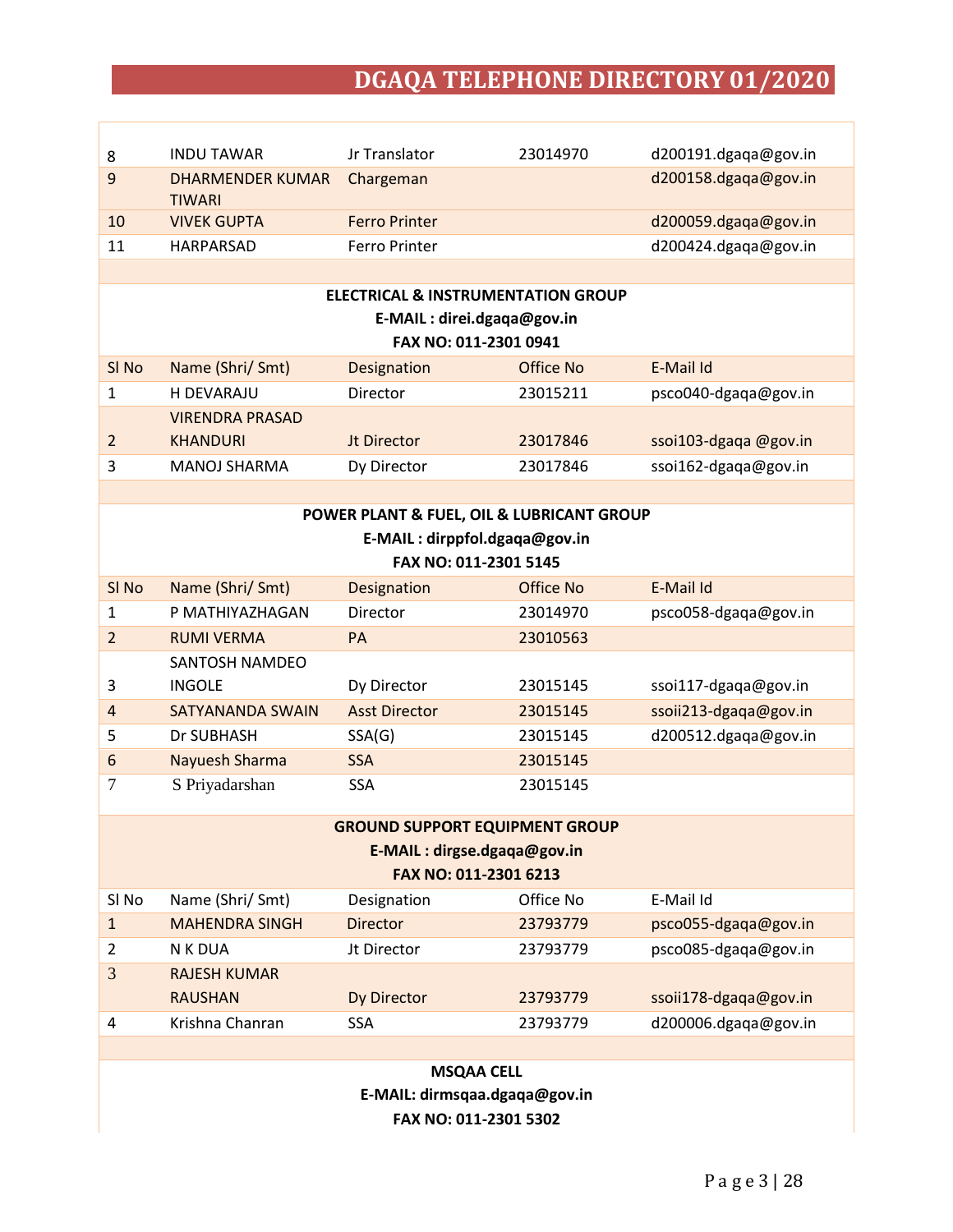| SI No.                | Name (Shri/ Smt)         | Designation                           | Office No. | E-Mail Id               |  |
|-----------------------|--------------------------|---------------------------------------|------------|-------------------------|--|
| $\mathbf{1}$          | Capt Sujay kapoor        | Director                              | 23014491   |                         |  |
|                       |                          |                                       |            |                         |  |
| $\overline{2}$        | S S Kakar                | <b>Asst Director</b>                  | 23014491   |                         |  |
| 3                     | <b>RK Dubey</b>          | A E                                   | 23014491   |                         |  |
| 4                     | <b>SUNIT KUMAR</b>       | Foreman                               | 23014491   |                         |  |
|                       |                          |                                       |            |                         |  |
|                       |                          |                                       |            |                         |  |
|                       |                          | <b>SSQAG CELL</b>                     |            |                         |  |
|                       |                          | E-MAIL: dirssqag.dgaqa@gov.in         |            |                         |  |
|                       |                          | FAX NO: 011-2301 0412                 |            |                         |  |
| SI <sub>No.</sub>     | Name (Shri/ Smt)         | Designation                           | Office No  | E-Mail Id               |  |
| $\mathbf{1}$          | <b>NEERAJ</b>            | Foreman                               | 23010412   |                         |  |
|                       |                          |                                       |            |                         |  |
|                       |                          | <b>ADMINISTRATION (HR/ ADM GROUP)</b> |            |                         |  |
|                       |                          | E-MAIL: dirhr.dgaqa@gov.in            |            |                         |  |
|                       |                          | FAX NO: 011-2301 4960                 |            |                         |  |
| SI No.                | Name (Shri/ Smt)         | Designation                           | Office No  | E-Mail Id               |  |
| $\mathbf{1}$          | <b>S K SHUKLA</b>        | Director (HR)                         | 23792203   | dirhr.dgaqa@gov,in      |  |
| $\overline{2}$        | <b>NISHA</b>             | PA to Director(HR)                    | 23015702   |                         |  |
| 3                     | <b>SHOBHANA SHERIDON</b> | PS                                    | 23792203   |                         |  |
| 4                     | A S Yadava               | Director (Admin)                      | 23015702   | diradm.dgaqa@gov.in     |  |
| 5                     | <b>Nirmal KUMAR</b>      | Dy Director (HR/P)                    | 23016380   |                         |  |
|                       | <b>SHASHI RANJAN</b>     |                                       |            |                         |  |
| 6                     | <b>KUMAR</b>             | Dy Director (HR/R)                    | 23016900   | ddrectt031.dgaqa@gov.in |  |
| $\overline{7}$        | <b>S C BADOLA</b>        | DD (COORD & FIN)                      | 23017461   | ddcoord.dgaqa@gov.in    |  |
| 8                     | A K DHAR                 | <b>Sr ACCTS OFFICER</b>               | 23013913   | sao.dgaqa@nic.in        |  |
| 9                     | A K Mishra               | <b>Asst Director (ADM-I)</b>          | 23016916   |                         |  |
|                       |                          | <b>Asst Director (ADM-</b>            |            |                         |  |
| 10                    | S K GAUTAM               | III)                                  | 23012782   | adadm3.dgaqa@gov.in     |  |
|                       |                          | <b>Asst Director (ADM-</b>            |            |                         |  |
| 11                    | <b>BELA SEHGAL</b>       | IV)                                   | 23010938   | adadm4.dgaqa@gov.in     |  |
|                       |                          |                                       |            |                         |  |
|                       |                          | <b>HINDI SECTION AND LIBRARY</b>      |            |                         |  |
| FAX NO: 011-2301 4914 |                          |                                       |            |                         |  |
| SI <sub>No</sub>      | Name (Shri/ Smt)         | Designation                           | Office No  | E-Mail Id               |  |
| $\mathbf{1}$          | Ms Asha                  | <b>JHT</b>                            | 23793029   |                         |  |
|                       |                          |                                       |            |                         |  |
|                       |                          |                                       |            |                         |  |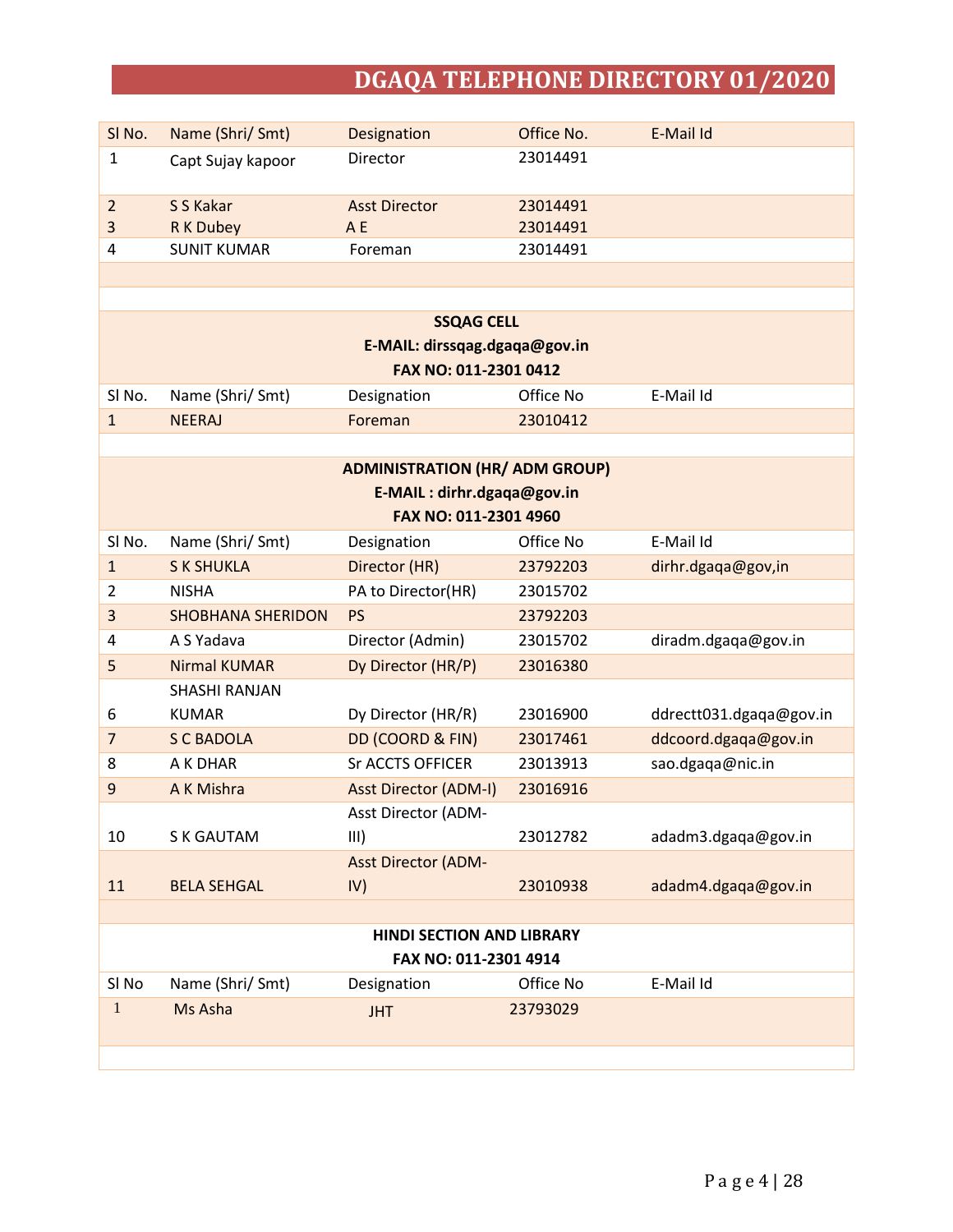### **OADG KORAPUT E-MAIL ID: [ocrikpt.dgaqa@nic.in](mailto:ocrikpt.dgaqa@nic.in) FAX NO: 06853-220309**

|                  | Name of the              |                    |                  |                       |
|------------------|--------------------------|--------------------|------------------|-----------------------|
| SI <sub>No</sub> | officer/Staff            | <b>Designation</b> | <b>Office No</b> | <b>E-Mail Id</b>      |
| 1                | <b>SANJAY CHAWLA</b>     | <b>ADG</b>         | 222119           | dir009-dgaqa@gov.in   |
| $\overline{2}$   | <b>NARENDRA BABU G</b>   | <b>Director</b>    | 220321           | psco052-dgaqa@gov.in  |
| 3                | <b>S C KARAN</b>         | Director           | 222034           | psco054-dgaqa@gov.in  |
| $\overline{4}$   | <b>NITIN A MESHRAM</b>   | <b>PScO</b>        |                  | psco062-dgaqa@gov.in  |
| 5                | <b>KK MEHTA</b>          | PScO (NF)          |                  | ssoi116-dgaqa@gov.in  |
| 6                | CHVRAO                   | SSO-I              |                  | ssoi138-dgaqa@gov.in  |
| $\overline{7}$   | C S KOTHANDARAM          | SSO-I              |                  | ssoi160-dgaqa@gov.in  |
| 8                | <b>MAHENDRA KU GUPTA</b> | SSO-I              |                  | ssoi169-dgaqa@gov.in  |
| 9                | K. SENTHIL KUMAR         | SSO-I              |                  | ssoii182-dgaqa@gov.in |
| 10               | <b>RAJNISH KUMAR</b>     | SSO-II             |                  | ssoii209-dgaqa@gov.in |
| 11               | KHUSHARAJ KHADDEO        | SSO-II             |                  | ssoii220-dgaqa@gov.in |
| 12               | <b>SHAIK KHAJA</b>       | SSO-II             |                  | d100247-dgaqa@gov.in  |
| 13               | R MOHAPATRA              | SSO-II             |                  | d100259-dgaqa@gov.in  |
| 14               | <b>HARISH VIJAPURI</b>   | SSO-II             |                  | d100266-dgaqa@gov.in  |
| 15               | D K DAS                  | <b>JSO</b>         |                  | d200013-dgaqa@gov.in  |
| 16               | <b>V S N MURTHY</b>      | <b>JSO</b>         | 222116           | d200019-dgaqa@gov.in  |
| 17               | M M BHANDARI             | <b>JSO</b>         |                  | d200029-dgaqa@gov.in  |
| 18               | <b>D R JANARDHAN</b>     | <b>JSO</b>         |                  | d200031-dgaqa@gov.in  |
| 19               | <b>MURUGESH S</b>        | SSA(G)             |                  | d200506-dgaqa@gov.in  |
| 20               | <b>NANTHAKUMAR M</b>     | SSA(G)             |                  | d200509-dgaqa@gov.in  |
| 21               | SHIRISH VERMA            | SSA(G)             |                  | d200522-dgaqa@gov.in  |
| 22               | <b>RAMESH PATNAIK</b>    | <b>OS</b>          | 222116           | d200227-dgaqa@gov.in  |
| 23               | ABHAY LAL KUMAR          | SA                 |                  | d200548-dgaqa@gov.in  |
| 24               | <b>SURAJ KU MANDAL</b>   | SA                 |                  | d200548-dgaqa@gov.in  |
| 25               | <b>SENNA MAJHI</b>       | <b>UDC</b>         | 222116           | d200245-dgaqa@gov.in  |
| 26               | <b>J N RAJU</b>          | <b>CMTD</b>        | 222116           | d200280-dgaqa@gov.in  |

| OADG (SZ), DGAQA PB NO. 1782, VIMANAPURA POST<br>C/O HAL, BENGALURU-560 017<br>E-MAIL: ddgsz.dgaqa@nic.in<br>FAX NO: 080-2522 7904 |                   |                              |           |                      |  |
|------------------------------------------------------------------------------------------------------------------------------------|-------------------|------------------------------|-----------|----------------------|--|
| SI <sub>No</sub>                                                                                                                   | Name (Shri/ Smt)  | Designation                  | Office No | E-Mail Id            |  |
| $\mathbf{1}$                                                                                                                       | Y K SHARMA        | ADG.                         | 25227515  | dir012-dgaqa@gov.in  |  |
| $\overline{2}$                                                                                                                     | <b>RAMA DEVIS</b> | <b>PS</b>                    | 25227515  | d200200.dgaqa@gov.in |  |
| 3                                                                                                                                  | NEERAJ GANJOO     | PScO/Staff<br>Officer to ADG | 25227515  | ssoi102-dgaqa@gov.in |  |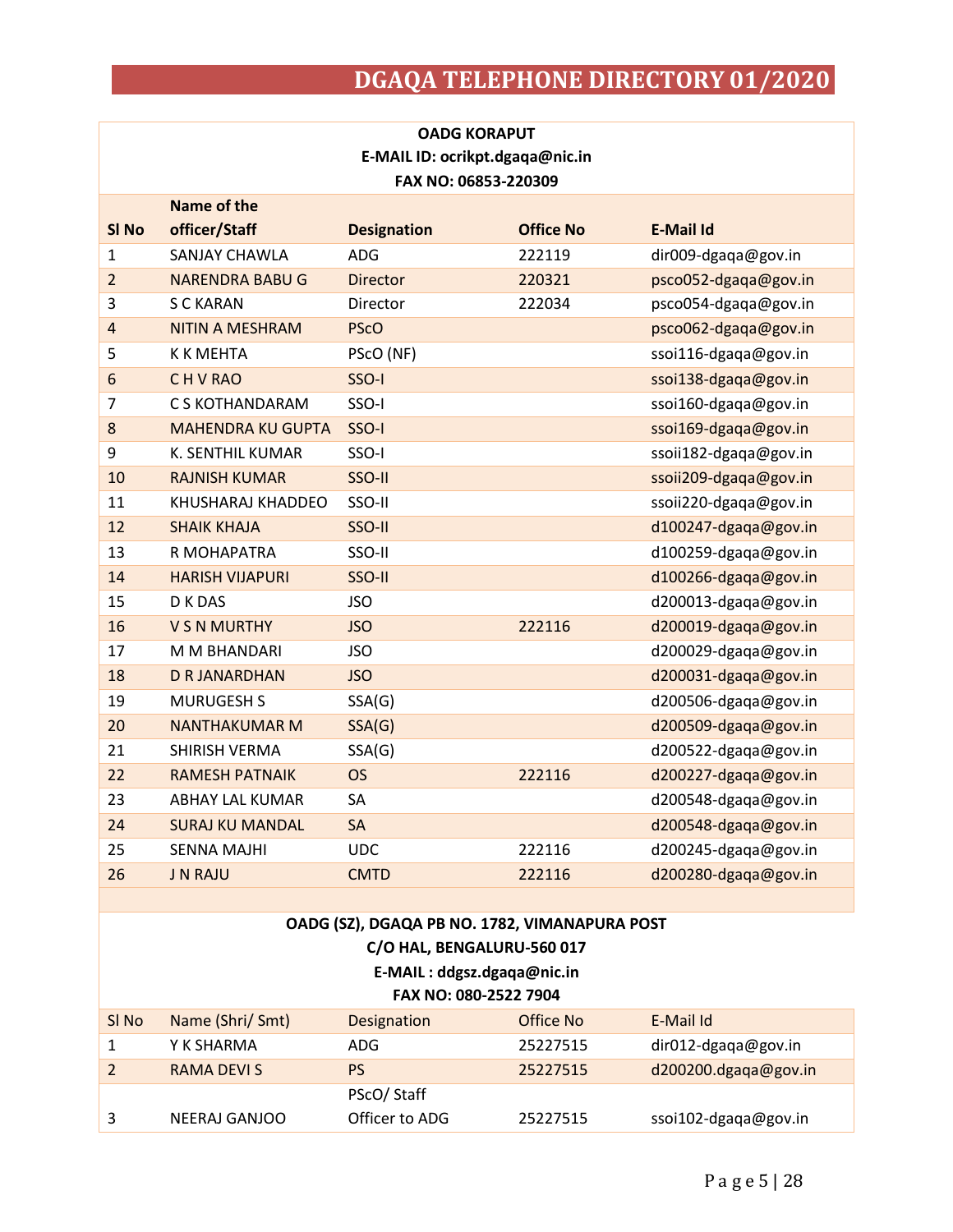|   | P V              |                      |          |                      |
|---|------------------|----------------------|----------|----------------------|
| 4 | ANANTHANARAYANAN | <b>PSCO</b>          | 25228060 | psco067-dgaqa@gov.in |
| 5 | A GANESHAN       | OS                   | 25228060 | d200222.dgaqa@gov.in |
| 6 | T RAVI KUMAR     | <b>OS</b>            | 25228060 | d200224.dgaqa@gov.in |
|   | K USHA           | <b>LDC</b>           | 25228060 | d200258.dgaqa@gov.in |
|   |                  | <b>Asst Director</b> |          |                      |
| 8 | VIJAY M          | (RAJBHASHA)          | 22323246 | d200181.dgaqa@gov.in |
| 9 | D DEVRAJ         | CMTD-II              | 25228060 | d200283.dgaqa@gov.in |

| ALISDA, DGAQA JALAHALLI CAMP ROAD |                                   |                          |           |                       |  |  |
|-----------------------------------|-----------------------------------|--------------------------|-----------|-----------------------|--|--|
|                                   | YESHWANTPUR PO, BENGALURU-560 022 |                          |           |                       |  |  |
|                                   | E-MAIL : alisda.dgaqa@nic.in      |                          |           |                       |  |  |
|                                   |                                   | FAX NO: 080-2337 9974    |           |                       |  |  |
| SI <sub>No</sub>                  | Name (Shri/ Smt)                  | Designation              | Office No | <b>E-Mail Id</b>      |  |  |
|                                   |                                   |                          | 29724101/ |                       |  |  |
| $\mathbf{1}$                      | <b>USHA RAVI</b>                  | <b>Regional Director</b> | 23370383  | psco051-dgaqa@gov.in  |  |  |
| $\overline{2}$                    | <b>RLPANIGRAHY</b>                | SSO-II                   | 29724106  | ssoii204-dgaqa@gov.in |  |  |
| 3                                 | M M SENAPATI                      | <b>JSO</b>               | 23572094  | d200045.dgaqa@gov.in  |  |  |
| 5                                 | <b>V BHASKAR</b>                  | <b>JSO</b>               | 23371696  | d200064.dgaqa@gov.in  |  |  |
| 6                                 | <b>SRIHARI MERUGU</b>             | SSA(G)                   | 29724106  | d200486.dgaqa@gov.in  |  |  |
| $\overline{7}$                    | <b>PAWAN KUMAR</b>                | SSA(G)                   | 29724106  | d200514.dgaqa@gov.in  |  |  |
| 8                                 | <b>B V DALVI</b>                  | SSA(G)                   | 29720172  | d200170.dgaqa@gov.in  |  |  |
| 9                                 | <b>N SREERAM</b>                  | <b>SA</b>                | 29720172  |                       |  |  |
| 10                                | <b>G RAJU</b>                     | Sr D/MAN                 | 23371696  | d200177.dgaqa@gov.in  |  |  |
| 11                                | <b>ROHINI SUDHEENDRA</b>          | <b>Sr STENO</b>          | 23370383  | d200198.dgaqa@gov.in  |  |  |
| 12                                | <b>SHIV KUMAR</b>                 | <b>SHT</b>               | 23371696  | d200185.dgaqa@gov.in  |  |  |
| 13                                | N BALACHANDRAN                    | <b>FP</b>                | 23371696  | d200425.dgaqa@gov.in  |  |  |
| 14                                | <b>K RAMAN</b>                    | <b>CMTD</b>              | 23371696  |                       |  |  |
|                                   | <b>BK</b>                         |                          |           |                       |  |  |
| 15                                | <b>NARASIMHAMURTHY</b>            | <b>MTS</b>               | 23370383  |                       |  |  |
| 16                                | <b>S BABU</b>                     | <b>MTS</b>               | 23370091  |                       |  |  |
| 17                                | <b>B VENKATESH</b>                | <b>MTS</b>               | 23370091  |                       |  |  |
| 18                                | <b>G S SUDARSHAN</b>              | <b>MTS</b>               | 23370091  |                       |  |  |

### **DETT. OAQA(BEL), DGAQA C/O BHARAT ELECTRONICS BENGALURU- 560 013 E-MAIL [: ocribelbg.dgaqa@nic.in](mailto:ocribelbg.dgaqa@nic.in)**

| FAX NO: 080-2838 0130 |                    |              |           |                       |  |
|-----------------------|--------------------|--------------|-----------|-----------------------|--|
| SI No                 | Name (Shri/ Smt)   | Designation  | Office No | E-Mail Id             |  |
|                       | SHAILENDRA KUMAR   | SSO-II (OIC) | 28380130  | ssoii238-dgaqa@gov.in |  |
|                       | <b>VENKATESH B</b> | SSO-II       | 22195948  | d100265.dgada@gov.in  |  |
|                       | RAJESH SHARMA      | JSO          | 22195948  | d200047.dgada@gov.in  |  |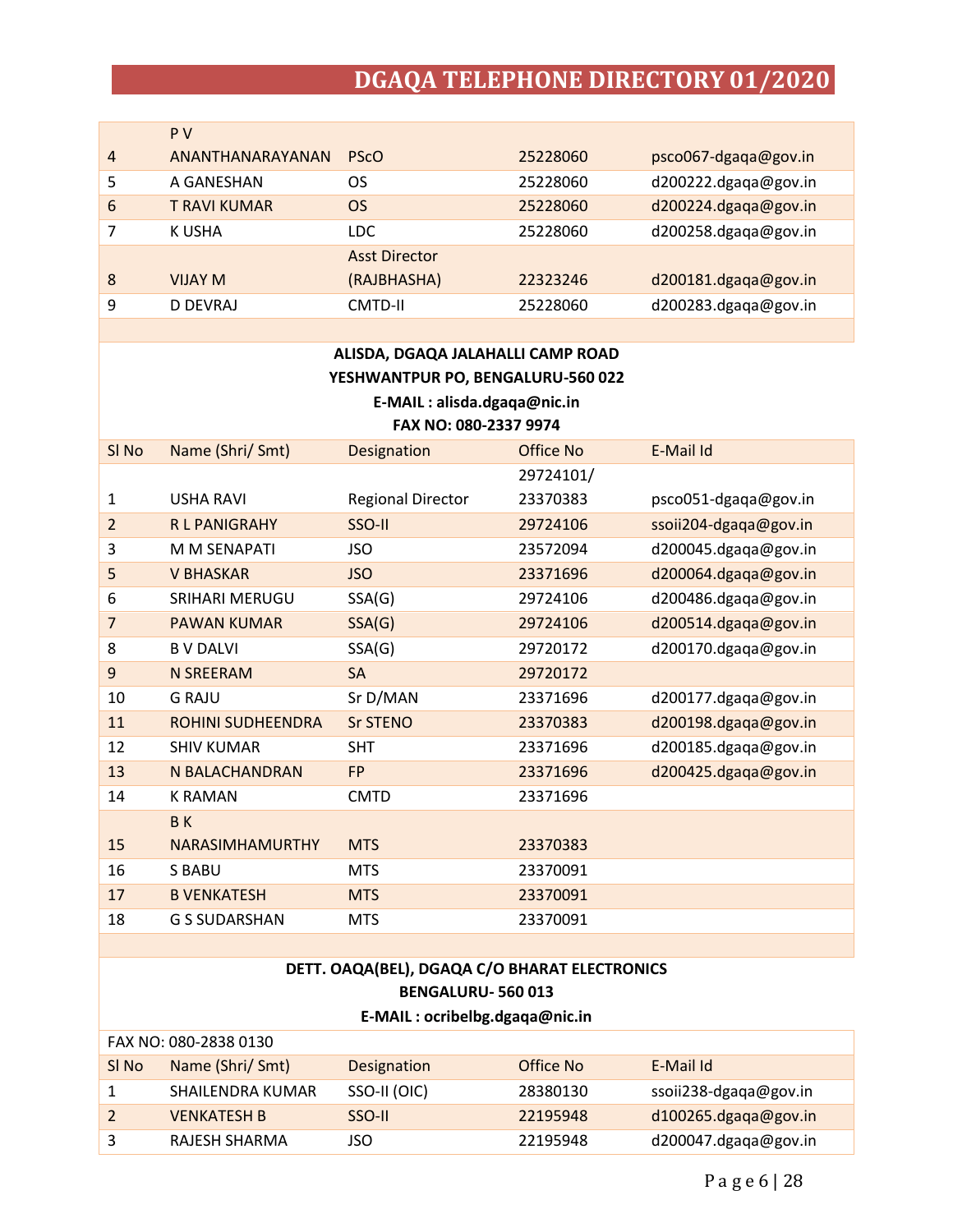| 4 | A HALDER       | SSA(G)    | 22195346 | d200489.dgaqa@gov.in |
|---|----------------|-----------|----------|----------------------|
|   | AKHIL SAI PK   | SSA(G)    | 22195346 | d200511.dgada@gov.in |
| 6 | REMYA RI       | <b>SA</b> | 22195948 | d200495.dgaqa@gov.in |
|   | YOGESH DAMODAR |           |          |                      |
|   | <b>BORKAR</b>  | SA        | 22195948 | d200551.dgaqa@gov.in |

**DETT. ORDAQA(ADE), DGAQA NEW THIPPASANDRA PO C/O ADE, BENGALURU- 560 075 E-MAIL : [ocriade.dgaqa@nic.in](mailto:ocriade.dgaqa@nic.in)**

#### **FAX NO: 080-2525 5202/2505 8189**

| SI No          | Name (Shri/ Smt)          | Designation | Office No | E-Mail Id            |
|----------------|---------------------------|-------------|-----------|----------------------|
| 1              | <b>G P SAHU</b>           | PScO (OIC)  | 25058188  | psco080-dgaqa@gov.in |
| $\mathfrak{p}$ | <b>G TILEKAR</b>          | PScO (NFSG) | 25058186  | ssoi113-dgaqa@gov.in |
| 3              | SANTANU KANJILAL          | JSO         | 25058187  | d200050.dgaqa@gov.in |
| $\overline{4}$ | SAURABH SHARMA            | <b>JSO</b>  | 25058187  | d200526.dgaqa@gov.in |
| 5              | <b>MUNIRAJU</b>           | Sr D/MAN    | 25058187  | d200174.dgaqa@gov.in |
| 6              | <b>MANISH RAJ SHIVARE</b> | SSA(G)      | 25058189  | d200523.dgaqa@gov.in |
|                | ASHITHA M                 | SΑ          | 25058189  | d200492.dgaqa@gov.in |

### **DETT. ORDAQA(CABS), DGAQA BELUR, VEMALUR PO C/O CABS, BENGALURU-560 037**

**E-MAIL : [ocriade.dgaqa@nic.in](mailto:ocriade.dgaqa@nic.in)**

#### **FAX NO: 080-2504 9011**

| SI No | Name (Shri/ Smt) | <b>Designation</b> | Office No | E-Mail Id             |
|-------|------------------|--------------------|-----------|-----------------------|
|       | UN RAI           | SSO-I              | 25049011  | ssoi127-dgaqa@gov.in  |
|       | ANAND PR         | SSO-I              | 25049011  | ssoii187-dgaqa@gov.in |
|       | AR SUNDARESWARAN | ns                 | 25049374  | d200217.dgaqa@gov.in  |

## **ORDAQA (AIRCRAFT), DGAQA C/O HAL(BC),**

**VIMANPURA PO, BENGALURU**

**E MAIL: [ordaqaac.dgaqa@gov.in](mailto:ordaqaac.dgaqa@gov.in)**

#### **Fax: 080-25226470**

| SI No                    | Name (Shri/ Smt)       | Designation              | Office No | E-Mail Id            |
|--------------------------|------------------------|--------------------------|-----------|----------------------|
|                          |                        |                          | 25226470/ |                      |
| 1                        | I AHMAD                | <b>Regional Director</b> | 22322764  | psco039-dgaqa@gov.in |
|                          |                        |                          | 25220320/ |                      |
| $\overline{\mathcal{L}}$ | <b>BHUKYA RAJARAM</b>  | <b>PScO</b>              | 22322763  | psco060-dgaqa@gov.in |
|                          |                        |                          | 25220320/ |                      |
| 3                        | Md ABDUL MAJEED        | <b>PScO</b>              | 22322542  | ssoi096-dgaqa@gov.in |
| $\overline{4}$           | <b>P RAVI</b>          | <b>JSO</b>               | 22322792  | d200052.dgaqa@gov.in |
| 5                        | S PRASAD               | <b>JSO</b>               | 22318490  | d200046.dgaqa@gov.in |
| 6                        | <b>BISWANATH GAUDA</b> | <b>JSO</b>               | 22322792  | d200076.dgaqa@gov.in |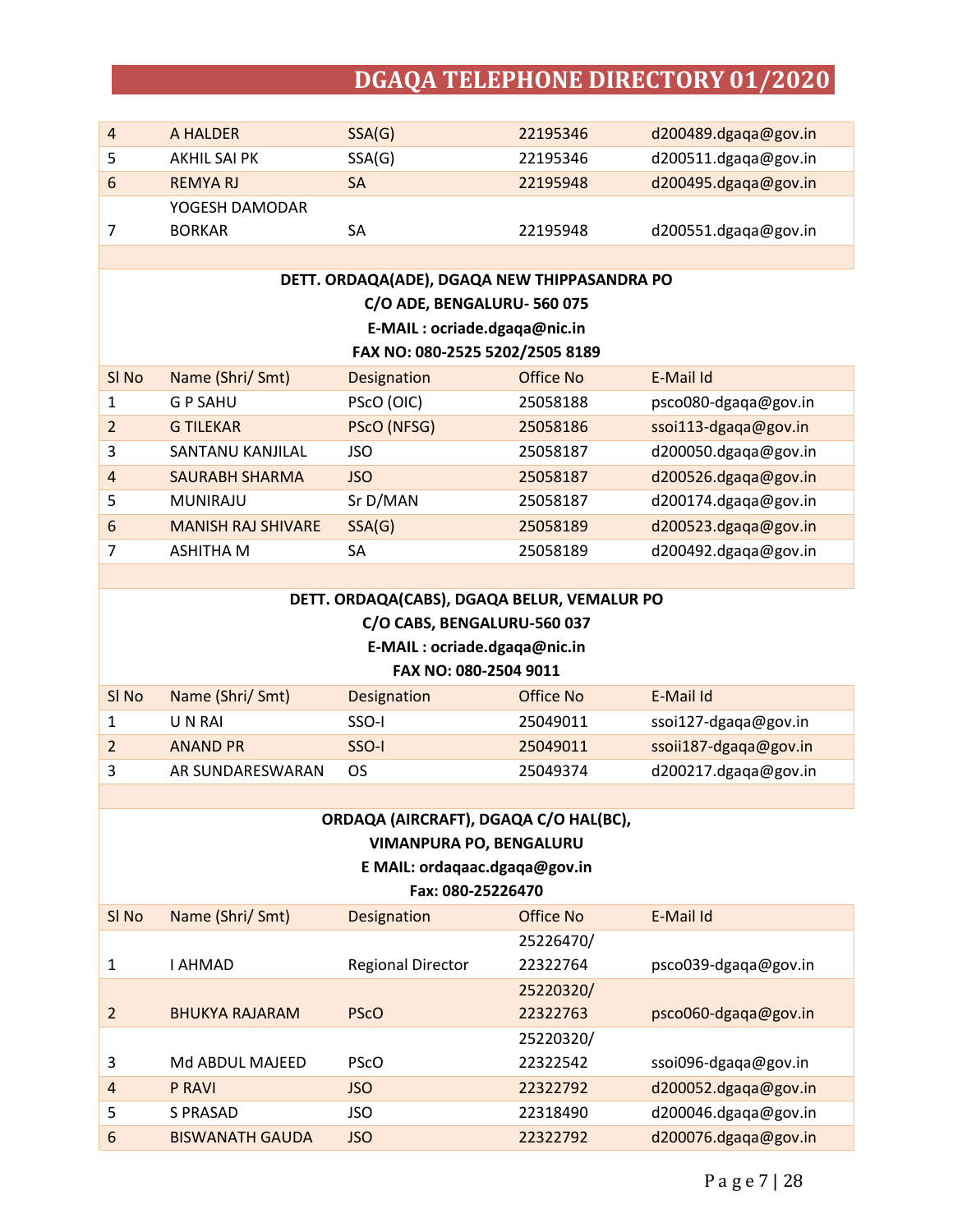| ORDAQA(OVERHAUL), DGAQA C/O HAL (BC) VIMANAPURA<br>POST BENGALURU-560017<br>FAX NO: 080-2522 0115<br>E-MAIL: ocriac.dgaqa@nic.in |                           |                |           |                       |  |
|----------------------------------------------------------------------------------------------------------------------------------|---------------------------|----------------|-----------|-----------------------|--|
| SI <sub>No</sub>                                                                                                                 | Name (Shri/ Smt)          | Designation    | Office No | E-Mail Id             |  |
| $\mathbf{1}$                                                                                                                     | S R SHANKHALA             | <b>PScO</b>    | 25220115  | psco056-dgaga@gov.in  |  |
| $\overline{2}$                                                                                                                   | <b>NEERAJ GANJOO</b>      | <b>PScO</b>    | 25220883  | ssoi102-dgaqa@gov.in  |  |
|                                                                                                                                  | <b>RAJENDRA KUMAR</b>     |                |           |                       |  |
| 3                                                                                                                                | <b>TIWARI</b>             | PscO(NF)       | 22322464  | ssoi110-dgaqa@gov.in  |  |
| $\overline{4}$                                                                                                                   | <b>G SIVA PRASADA RAO</b> | SSO-I          | 22322464  | ssoi141-dgaqa@gov.in  |  |
|                                                                                                                                  | <b>NITHYA</b>             |                |           |                       |  |
| 5                                                                                                                                | <b>JAYACHANDRAN</b>       | SSO-II         | 22322491  | ssoii201-dgaqa@gov.in |  |
| 6                                                                                                                                | <b>VINAYAK MAHALE</b>     | SSO-II         | 22322746  | d100262.dgaqa@gov.in  |  |
| $\overline{7}$                                                                                                                   | <b>K GLORY MARGRET</b>    | <b>JSO</b>     | 22322464  | d200005.dgaqa@gov.in  |  |
| 8                                                                                                                                | P ANOOP                   | <b>JSO</b>     | 22323238  | d200466.dgaqa@gov.in  |  |
| 9                                                                                                                                | <b>OMPAL SINGH ARYA</b>   | <b>JSO</b>     | 22322746  | d200049.dgaqa@gov.in  |  |
| 10                                                                                                                               | <b>K POTHU RAJU</b>       | <b>JSO</b>     | 22322646  | d200469.dgaqa@gov.in  |  |
| 11                                                                                                                               | <b>H K SONY</b>           | <b>FOREMAN</b> | 22322746  | d200084.dgaqa@gov.in  |  |
| 12                                                                                                                               | <b>DIGVIJAY SINGH</b>     | <b>SSA</b>     | 22323238  | d200524.dgaqa@gov.in  |  |
| 13                                                                                                                               | <b>SOURAV KHAN</b>        | <b>SSA</b>     | 22322478  | d200539.dgaqa@gov.in  |  |
|                                                                                                                                  | <b>DEVENDER KUMAR</b>     |                |           |                       |  |
| 14                                                                                                                               | <b>KUSHARAM</b>           | <b>SSA</b>     | 22322478  | d200545.dgaqa@gov.in  |  |
| 15                                                                                                                               | S VENI                    | Sr. Steno      | 22322292  | d200206.dgaga@gov.in  |  |

Г

### **ORDAQA(ENGINE), DGAQA CV RAMAN NAGAR BENGALURU 560093**

**E-Mail id[: ocrieng.dgaqa@nic.in](mailto:ocrieng.dgaqa@nic.in)**

| FAX NO: 080 25240142 |                      |             |           |                       |
|----------------------|----------------------|-------------|-----------|-----------------------|
| SI No                | Name (Shri/ Smt)     | Designation | Office No | E-Mail Id             |
| 1                    | <b>DB BHANGALE</b>   | Director    | 25240142  |                       |
| $\overline{2}$       | <b>K SUBBA RAO</b>   | <b>PScO</b> | 25240044  | psco068-dgaqa@gov.in  |
| 3                    | <b>RISHI KUMAR</b>   | PScO (NF)   | 25244463  | ssoi107-dgaqa@gov.in  |
| $\overline{4}$       | <b>SURAJ RAJ</b>     | SSO-I       | 25244463  | ssoii186-dgaqa@gov.in |
| 5                    | <b>GOKUL RAJ</b>     | SSO-II      | 25244463  | d100267.dgaqa@gov.in  |
| 6                    | M MANIRAM            | <b>JSO</b>  | 25244463  | d200057.dgaqa@gov.in  |
| 7                    | D S GONDANE          | <b>JSO</b>  | 25244463  | d200077.dgaqa@gov.in  |
| 8                    | <b>RITURAJ KUMAR</b> | <b>JSO</b>  | 25244463  | d200498.dgaqa@gov.in  |
| 9                    | <b>ROSHAN S LAL</b>  | SSA(G)      | 25244463  | d200533.dgaqa@gov.in  |
| 10                   | G PRAKASA RAO        | SSA(G)      | 25244463  | d200544.dgaqa@gov.in  |
|                      |                      |             |           |                       |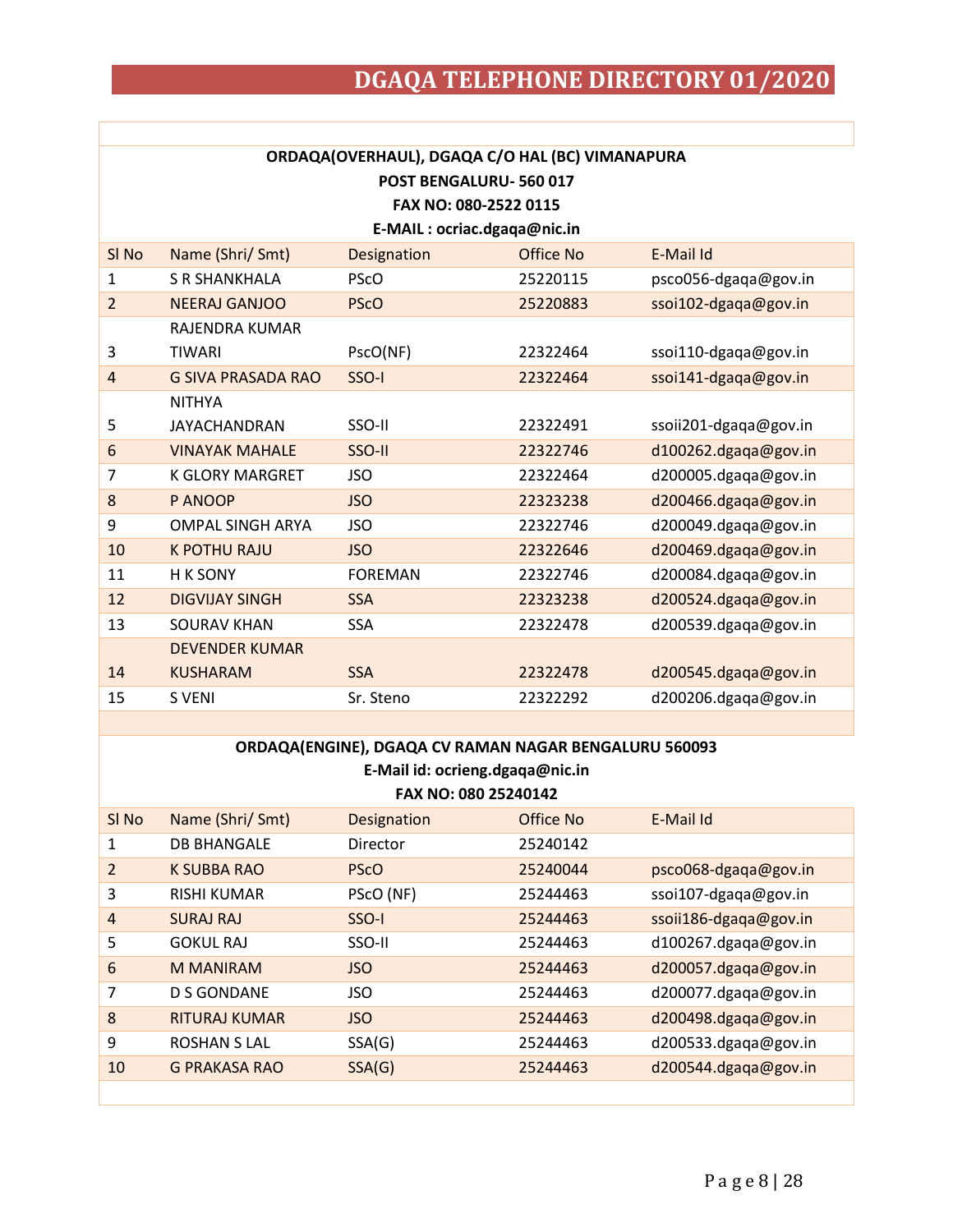| ORDAQA DGAQA HELICOPTER DIVISION, |                       |                                                         |           |                      |
|-----------------------------------|-----------------------|---------------------------------------------------------|-----------|----------------------|
|                                   |                       | PB NO. 1782 VIMANAPURA POST, C/O HAL, BENGALURU-560 017 |           |                      |
|                                   |                       | FAX NO: 080-2523 4811                                   |           |                      |
| SI <sub>No</sub>                  | Name (Shri/ Smt)      | Designation                                             | Office No | E-Mail Id            |
| 1                                 | A K STEELE            | <b>Regional Director</b>                                | 25234811  | dir018-dgaqa@gov.in  |
|                                   |                       |                                                         | 22321582/ |                      |
| $\overline{2}$                    | <b>JARNAIL SINGH</b>  | <b>PScO</b>                                             | 22320092  | ssoi098-dgaga@gov.in |
| 3                                 | K DAMODAR BAJAJ       | PScO(NF)                                                | 22323911  | ssoi111-dgaqa@gov.in |
| $\overline{4}$                    | S SESHAGIRI RAO       | JSO.                                                    | 22323338  | d200025.dgaqa@gov.in |
| 5                                 | <b>DEEPAK SUKUMAR</b> | JSO                                                     | 22323338  | d200480.dgaqa@gov.in |
|                                   | <b>NARENDRA MOHAN</b> |                                                         |           |                      |
| 6                                 | <b>JHA</b>            | SSA(G)                                                  | 22323338  | d200491.dgaqa@gov.in |
| 7                                 | SATISH KUMAR          | SSA(G)                                                  | 22322093  | d200503.dgaqa@gov.in |

### **ORDAQA (MRO & RWRDC) E-Mail id: [rdaqamro-dgaqa@gov.in](mailto:rdaqamro-dgaqa@gov.in)**

#### **FAX NO: 25230571**

| SI <sub>No</sub>         | Name (Shri/ Smt)        | Designation              | Office No | E-Mail Id             |
|--------------------------|-------------------------|--------------------------|-----------|-----------------------|
|                          |                         |                          | 22325481/ |                       |
|                          | <b>SEEMA SURI</b>       | <b>Regional Director</b> | 22325336  | psco042-dgaqa@gov.in  |
|                          | YOGESH KUMAR            |                          |           |                       |
| $\overline{\mathcal{L}}$ | <b>AHLAWAT</b>          | <b>PSCO</b>              | 22325418  | ssoi094-dgaga@gov.in  |
| 3                        | C RANJITHA              | SSO-I                    | 22323215  | ssoii191-dgaqa@gov.in |
| $\overline{4}$           | <b>S SHAFIYULLAH</b>    | SSO-I                    | 22323303  | ssoii176-dgaqa@gov.in |
| 5                        | <b>SANTOSINI BEHERA</b> | SSO-II                   | 22325318  | ssoii241-dgaga@gov.in |
| 6                        | <b>AMRISH KUMAR</b>     | <b>JSO</b>               | 22325318  | d200070.dgaqa@gov.in  |

### **ORDAQA (LCA-TEJAS), DGAQA MARATHAHALLI POST, NEAR YEMLUR GATE BENGALURU - 560 037**

**E-MAIL : [ordlcatd-dgaqa@gov.in](mailto:ordlcatd-dgaqa@gov.in)**

|  |  | FAX NO :080- 2523 1206 |
|--|--|------------------------|
|--|--|------------------------|

| SI No          | Name (Shri/ Smt)      | Designation              | Office No | E-Mail Id             |
|----------------|-----------------------|--------------------------|-----------|-----------------------|
| 1              | <b>V K GAUR</b>       | <b>Regional Director</b> | 22323859  | psco050-dgaqa@gov.in  |
|                |                       |                          | 25220448/ |                       |
| $\mathfrak{p}$ | <b>HK MOHANTY</b>     | <b>PScO</b>              | 22323900  | psco066-dgaqa@gov.in  |
| 3              | <b>AS PHANI KUMAR</b> | SSO-I                    | 22323867  | ssoii188-dgaqa@gov.in |
| 4              | <b>P SRINIVAS</b>     | SSO-II                   | 22323867  | d200012.dgaqa@gov.in  |
| 5              | <b>MANOJ KUMAR</b>    | <b>JSO</b>               | 22323857  | d200040.dgaqa@gov.in  |
| 6              | <b>SR BHANARKAR</b>   | <b>JSO</b>               | 22323836  | d200053.dgaqa@gov.in  |
|                | <b>MVPK SITA</b>      |                          |           |                       |
| 7              | RAMANJANNEYULU        | <b>JSO</b>               | 22323857  | d200075.dgaqa@gov.in  |
| 8              | PANKAJ KUMAR          | SSA(G)                   | 22323867  | d200515.dgaqa@gov.in  |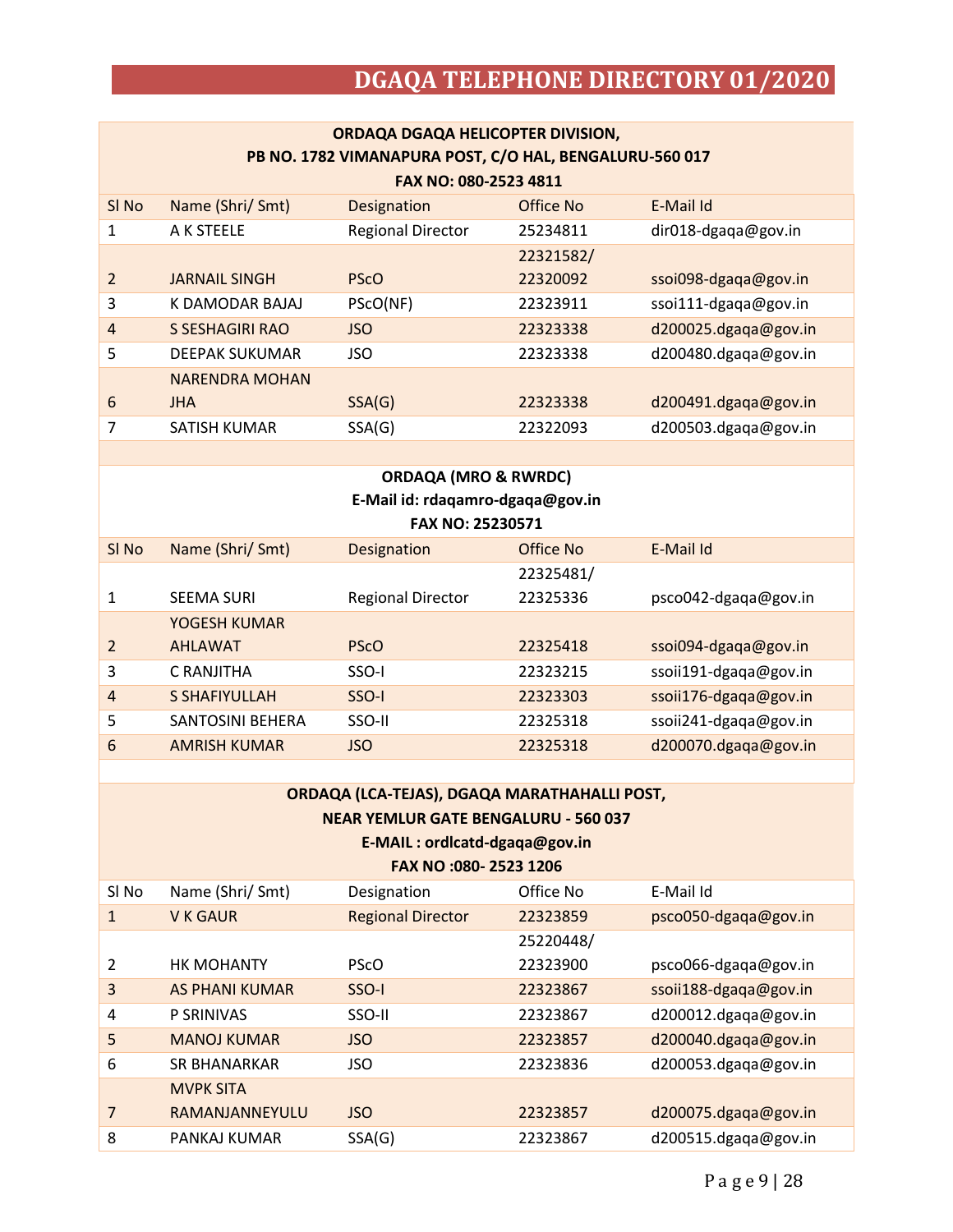| 9                | <b>P SUBITH</b>         | <b>SA</b>                        | 22323857  | d200493.dgaqa@gov.in  |
|------------------|-------------------------|----------------------------------|-----------|-----------------------|
|                  |                         |                                  |           |                       |
|                  |                         | <b>ORDAQA -ARDC</b>              |           |                       |
|                  |                         | E MAIL ID: ocriardc.dgaqa@nic.in |           |                       |
|                  |                         | Fax No: 080 - 25220137           |           |                       |
| SI <sub>No</sub> | Name (Shri/ Smt)        | Designation                      | Office No | E-Mail Id             |
|                  |                         |                                  | 25235729/ |                       |
| $\mathbf{1}$     | <b>ANIL KUMAR KOTA</b>  | <b>Regional Director</b>         | 22324301  | dir037-dgaqa@gov.in   |
|                  |                         |                                  | 25231728/ |                       |
| 2                | <b>MAHESH C KALSAD</b>  | <b>PScO</b>                      | 22324250  | psco070-dgaqa@gov.in  |
| $\overline{3}$   | <b>K SATYANARAYANA</b>  | <b>PScO</b>                      | 22324250  | psco081-dgaqa@gov.in  |
|                  |                         |                                  | 25220994/ |                       |
| 4                | <b>SANDEEP B S</b>      | SSO-I                            | 22322291  | ssoi156-dgaqa@gov.in  |
|                  |                         |                                  | 25220920/ |                       |
| 5                | <b>M PRAKASH</b>        | SSO-II                           | 22324354  | ssoii229-dgaqa@gov.in |
|                  | <b>HANUMANTH</b>        |                                  | 25220479/ |                       |
| 6                | <b>MENASINKAI</b>       | <b>JSO</b>                       | 22322538  | d200048.dgaqa@gov.in  |
| $\overline{7}$   | <b>SR B JOSHI</b>       | <b>JSO</b>                       | 22324354  | d200072.dgaqa@gov.in  |
| 8                | <b>ANUBHAV PARASHAR</b> | <b>JSO</b>                       | 22319285  | d200499.dgaqa@gov.in  |
| 9                | <b>RANJAN GAUR</b>      | SSA(G)                           | 22324354  | d200106.dgaqa@gov.in  |
|                  |                         |                                  | 25231728/ |                       |
| 10               | VASU H                  | SSA (G)                          | 22324250  | d200535.dgaqa@gov.in  |
| 11               | <b>SILPAKS</b>          | <b>SA</b>                        | 22324354  | d200553.dgaqa@gov.in  |
|                  |                         |                                  |           |                       |

| <b>ORDAQA (GTRE DIVISION), DGAQA</b> |                                         |                          |           |                      |  |  |
|--------------------------------------|-----------------------------------------|--------------------------|-----------|----------------------|--|--|
|                                      | <b>CV RAMAN NAGAR BENGALURU-560 093</b> |                          |           |                      |  |  |
|                                      | E-MAIL: ocrigtre.dgaqa@nic.in           |                          |           |                      |  |  |
|                                      | FAX NO :080-2524 0943                   |                          |           |                      |  |  |
| SI No                                | Name (Shri/ Smt)                        | Designation              | Office No | E-Mail Id            |  |  |
|                                      | <b>PRADIP ROY</b>                       | <b>Regional Director</b> | 25240943  | dir029-dgaqa@gov.in  |  |  |
|                                      | T RAMA KRISHNA                          |                          |           |                      |  |  |
|                                      | <b>SHARMA</b>                           | SSO-I                    | 25240943  | ssoi099-dgaqa@gov.in |  |  |
|                                      |                                         |                          |           |                      |  |  |

|        | ORDAQA (F & F) OFFICE, DGAQA |                                                   |            |                         |  |  |
|--------|------------------------------|---------------------------------------------------|------------|-------------------------|--|--|
|        |                              | C/O HAL (F&F), VIMANPURA POST BENGALURU - 560 017 |            |                         |  |  |
|        |                              | E-MAIL: ocrigtre.dgaqa@nic.in                     |            |                         |  |  |
|        | FAX NO: 080-25223008         |                                                   |            |                         |  |  |
| SI No. | Name (Shri/ Smt)             | Designation                                       | Office No. |                         |  |  |
|        | P V                          |                                                   |            |                         |  |  |
|        | ANANTHANARAYANAN             | <b>PSCO</b>                                       | 22322117   | $psco067$ -dgaqa@gov.in |  |  |
|        | P SATYA BHASKAR              | SSO-I                                             | 22322912   | ssoii175-dgaqa@gov.in   |  |  |
|        |                              |                                                   |            |                         |  |  |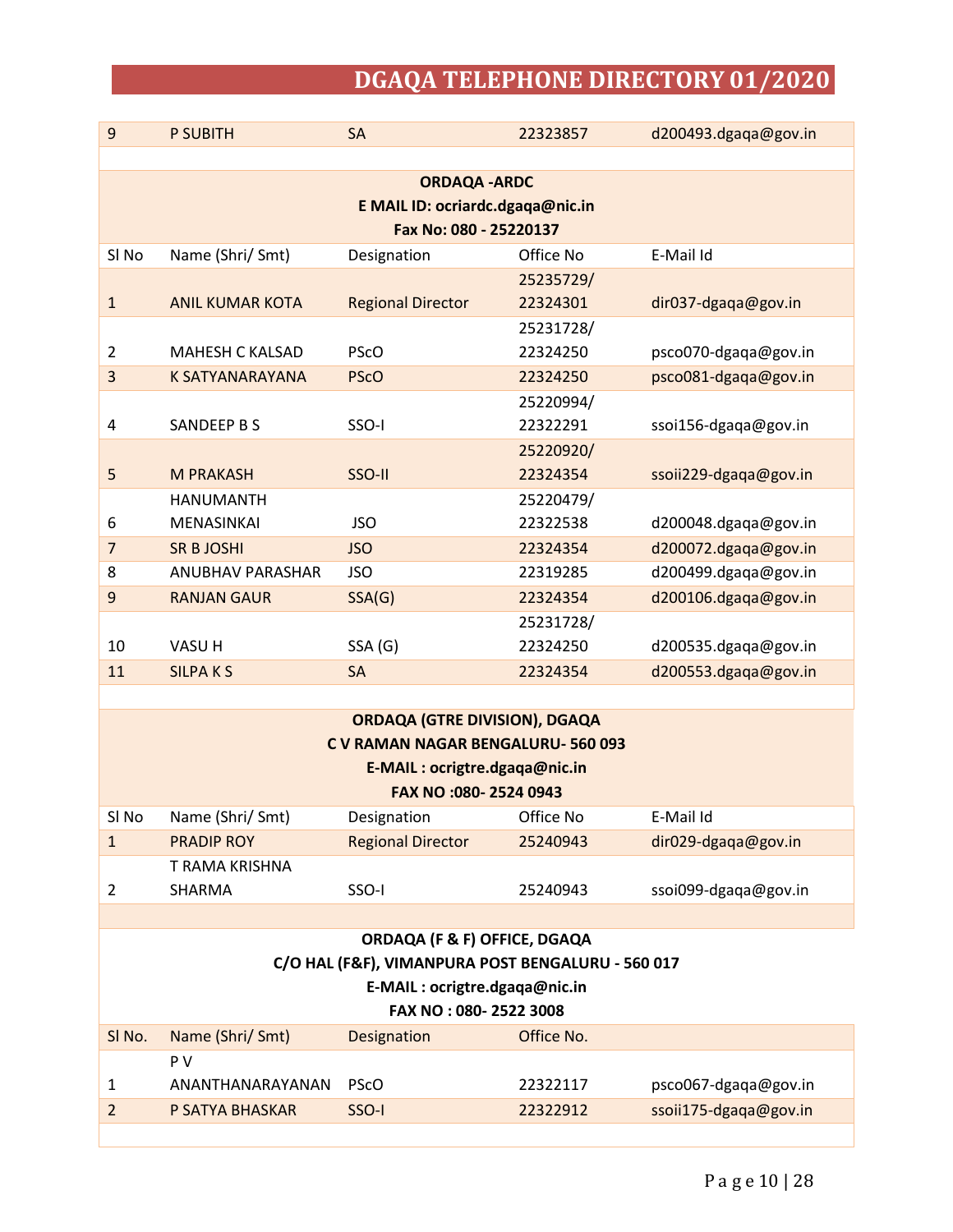| ORDAQA (MSQAA), DGAQA<br>PB NO. 7502, NEW THIPPASANDRA BENGALURU-560 075<br>E-MAIL: msqaabg.dgaqa@nic.in<br>FAX NO: 080-2524 4693 |                      |                          |           |                      |  |
|-----------------------------------------------------------------------------------------------------------------------------------|----------------------|--------------------------|-----------|----------------------|--|
| SI No                                                                                                                             | Name (Shri/ Smt)     | Designation              | Office No | E-Mail Id            |  |
|                                                                                                                                   |                      |                          | 25244693/ |                      |  |
|                                                                                                                                   |                      |                          | 25241060/ |                      |  |
| 1                                                                                                                                 | D P VERMA            | <b>Regional Director</b> | 22315595  | psco049-dgaqa@gov.in |  |
|                                                                                                                                   |                      |                          | 25342606/ |                      |  |
| 2                                                                                                                                 | <b>P ANESSH BABU</b> | <b>PSCO</b>              | 22315563  | psco072-dgaqa@gov.in |  |
| 3                                                                                                                                 | DHARMESH KUMAR       | <b>JSO</b>               | 22315571  | d200037.dgada@gov.in |  |

| OAQA, HAL, DGAQA     |                                          |                              |           |                       |  |  |  |
|----------------------|------------------------------------------|------------------------------|-----------|-----------------------|--|--|--|
|                      | C/O HAL, BARACKPORE WEST BENGAL- 700 120 |                              |           |                       |  |  |  |
|                      |                                          | E-MAIL: ocribkp.dgaqa@nic.in |           |                       |  |  |  |
| FAX NO: 033-25450253 |                                          |                              |           |                       |  |  |  |
| SI No                | Name (Shri/ Smt)                         | Designation                  | Office No | E-Mail Id             |  |  |  |
|                      | <b>RAJESH YADAV</b>                      | PScO (OIC)                   | 25920217  | psco077-dgaqa@gov.in  |  |  |  |
| 2                    | <b>BISWAJIT CHAUDHURI</b>                | SSO-I                        | 25450253  | ssoi120-dgaqa@gov.in  |  |  |  |
| 3                    | <b>S K LAHIRI</b>                        | SSO-II                       | 25450253  | ssoii248-dgaqa@gov.in |  |  |  |
| 4                    | <b>BALARAM BISWAS</b>                    | JSO                          | 25450253  | d200016.dgaqa@gov.in  |  |  |  |
| 5                    | <b>MISBAUDDIN AHMED</b>                  | SSA(G)                       | 25450253  | d200109.dgaqa@gov.in  |  |  |  |
|                      |                                          |                              |           |                       |  |  |  |

| ORDAQA, DGAQA                              |
|--------------------------------------------|
| <b>HAL POST, HYDERABAD-500 042</b>         |
| E-MAIL: ocrihyd.dgaqa@nic.in               |
| TELE: 040-2387 8910, FAX NO: 040-2387 9896 |

| SI No        | Name (Shri/ Smt)       | Designation              | Office No | E-Mail Id             |
|--------------|------------------------|--------------------------|-----------|-----------------------|
|              | <b>H V HEEMANTH</b>    |                          |           |                       |
| $\mathbf{1}$ | <b>KUMAR</b>           | <b>Regional Director</b> | 23878910  | psco041-dgaqa@gov.in  |
| 2            | <b>PA TO RD</b>        | PA                       | 23878910  |                       |
| 3            | <b>P R VISWANATH</b>   | <b>PScO</b>              | 23878212  | psco063-dgaqa@gov.in  |
| 4            | K PERIYASAMY           | <b>PScO</b>              | 23870037  | psco089-dgaqa@gov.in  |
| 5            | <b>VISHALAKSHI SP</b>  | SSO-I                    | 23870019  | ssoi125-dgaqa@gov.in  |
| 6            | T RAVI KUMAR           | SSO-I                    | 23879639  | ssoi163-dgaqa@gov.in  |
| 7            | <b>BABU RAO KROTHA</b> | SSO-I                    | 23874411  | ssoi164-dgaqa@gov.in  |
| 8            | ATA UL REHMAN          | SSO-I                    | 23878028  | ssoi165-dgaga@gov.in  |
| 9            | <b>KOMAL P BARHATE</b> | SSO-I                    | 23878028  | ssoii173-dgaqa@gov.in |
| 10           | <b>MM MISHRA</b>       | SSO-II                   | 23874422  | ssoii196-dgaqa@gov.in |
|              | <b>SANJAY KUMAR</b>    |                          |           |                       |
| 11           | <b>SHARMA</b>          | SSO-II                   | 23874422  | ssoii197-dgaqa@gov.in |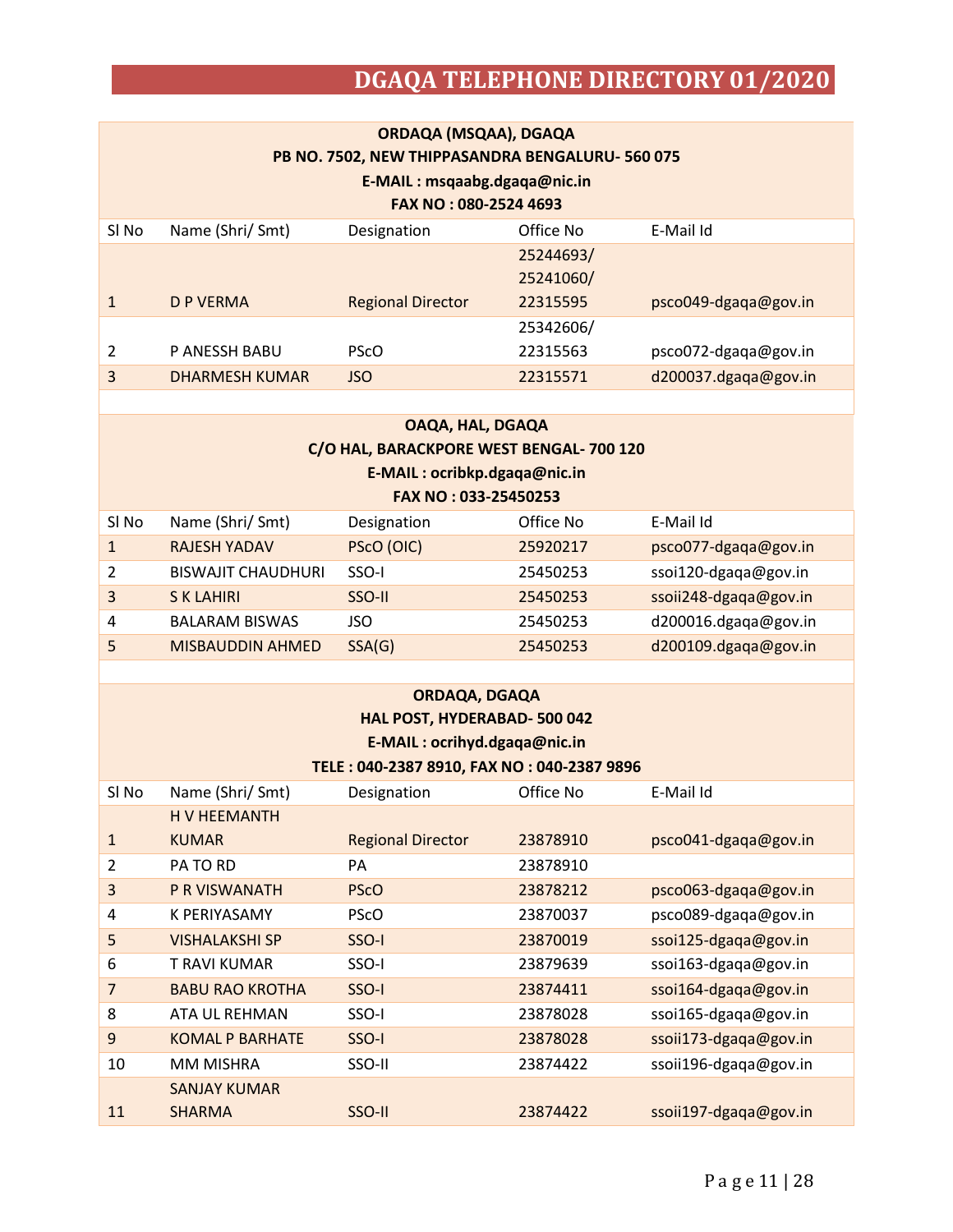|    | J B DURGA PRASAD        |             |          |                       |
|----|-------------------------|-------------|----------|-----------------------|
| 12 | <b>NAIK</b>             | SSO-II      | 23874433 | ssoii223-gdaqa@gov.in |
| 13 | <b>MANISH KUMAR JHA</b> | SSO-II      | 23874411 | ssoii228-gdaqa@gov.in |
| 14 | <b>K SARIKA</b>         | SSO-II      | 23874422 | ssoii228-gdaqa@gov.in |
| 15 | <b>VIJAY KUMAR ARYA</b> | <b>JSO</b>  |          | d200018.dgaqa@gov.in  |
| 16 | V RAJAMANICKAM          | <b>JSO</b>  |          | d200022.dgaqa@gov.in  |
| 17 | <b>SUMA RANI</b>        | <b>JSO</b>  |          | d200034.dgaqa@gov.in  |
| 18 | RAJARAM MALOTH          | <b>JSO</b>  |          | d200478.dgaqa@gov.in  |
| 19 | <b>R SARASWATHI</b>     | SSA(G)      |          | d200113.dgaqa@gov.in  |
| 20 | DILPREET SINGH NAGI     | SSA(G)      |          | d200114.dgaqa@gov.in  |
| 21 | <b>GAURAV SHARMA</b>    | SSA(G)      |          | d200485.dgaqa@gov.in  |
|    | <b>KUSHAL RAM</b>       |             |          |                       |
| 22 | <b>CHITTARI</b>         | SSA(G)      |          | d200518.dgaqa@gov.in  |
| 23 | <b>PRASHANT KUMAR</b>   | SSA(G)      |          | d200520.dgaqa@gov.in  |
| 24 | SANJAY SHARMA           | <b>SHT</b>  |          | d200182.dgaqa@gov.in  |
| 25 | <b>P S PRASAD</b>       | <b>OS</b>   |          | d200216.dgaqa@gov.in  |
| 26 | S GNANA SUNDARI         | <b>UDC</b>  |          | d200241.dgaqa@gov.in  |
| 27 | <b>V ADISHESHU</b>      | <b>UDC</b>  |          | d200255.dgaqa@gov.in  |
| 28 | T MOHAN RAO             | <b>CMTD</b> |          | d200271.dgaqa@gov.in  |

### **ORDAQA, DGAQA C/O DRDL, KANCHANBAGH, HYDERABAD- 500 058 E-MAIL [: ocrigw.dgaqa@nic.in](mailto:ocrigw.dgaqa@nic.in)**

### **FAX NO: 040-2434 6695**

### **TELE: 040-2434 1447/ 2458 4133**

| SI No          | Name (Shri/ Smt)     | Designation              | Office No. | E-Mail Id             |
|----------------|----------------------|--------------------------|------------|-----------------------|
| 1              | <b>RJAIGANESH</b>    | <b>Regional Director</b> | 29551447   | psco057-dgaqa@gov.in  |
| 2              | K PALANI MUTHU       | SSO-I                    | 24343361   | ssoi115-dgaqa@gov.in  |
| 3              | NEERAJ CHAURASIA     | SSO-I                    | 24343361   | ssoi137-dgaqa@gov.in  |
| $\overline{4}$ | SAKALESH P K         | SSO-I                    | 24343363   | ssoi150-dgaqa@gov.in  |
| 5              | <b>V KARTHIKEYAN</b> | SSO-I                    | 24343360   | ssoi143-dgaqa@gov.in  |
|                | <b>APPANNA SETTY</b> |                          |            |                       |
| 6              | <b>POTNURU</b>       | SSO-II                   | 24343360   | ssoii269-dgaqa@gov.in |
| 7              | <b>K H PRABHASH</b>  | <b>JSO</b>               | 24343363   | d200477.dgaqa@gov.in  |
| 8              | K B RAGHUVEER        | <b>UDC</b>               | 24343360   | d200238.dgaqa@gov.in  |
|                |                      |                          |            |                       |

#### **OAQA, DGAQA**

### **C/O MIDHANI, KANCHANBAGH HYDERABAD- 500 058**

#### **E-MAIL : [ocrim.dgaqa@nic.in](mailto:ocrim.dgaqa@nic.in)**

#### **FAX NO : 040-24342493**

| SI No | Name (Shri/ Smt) | <b>Designation</b> | Office No | E-Mail Id            |
|-------|------------------|--------------------|-----------|----------------------|
|       | R JAIGANESH      | Regional Director  | 29551447  | psco057-dgaqa@gov.in |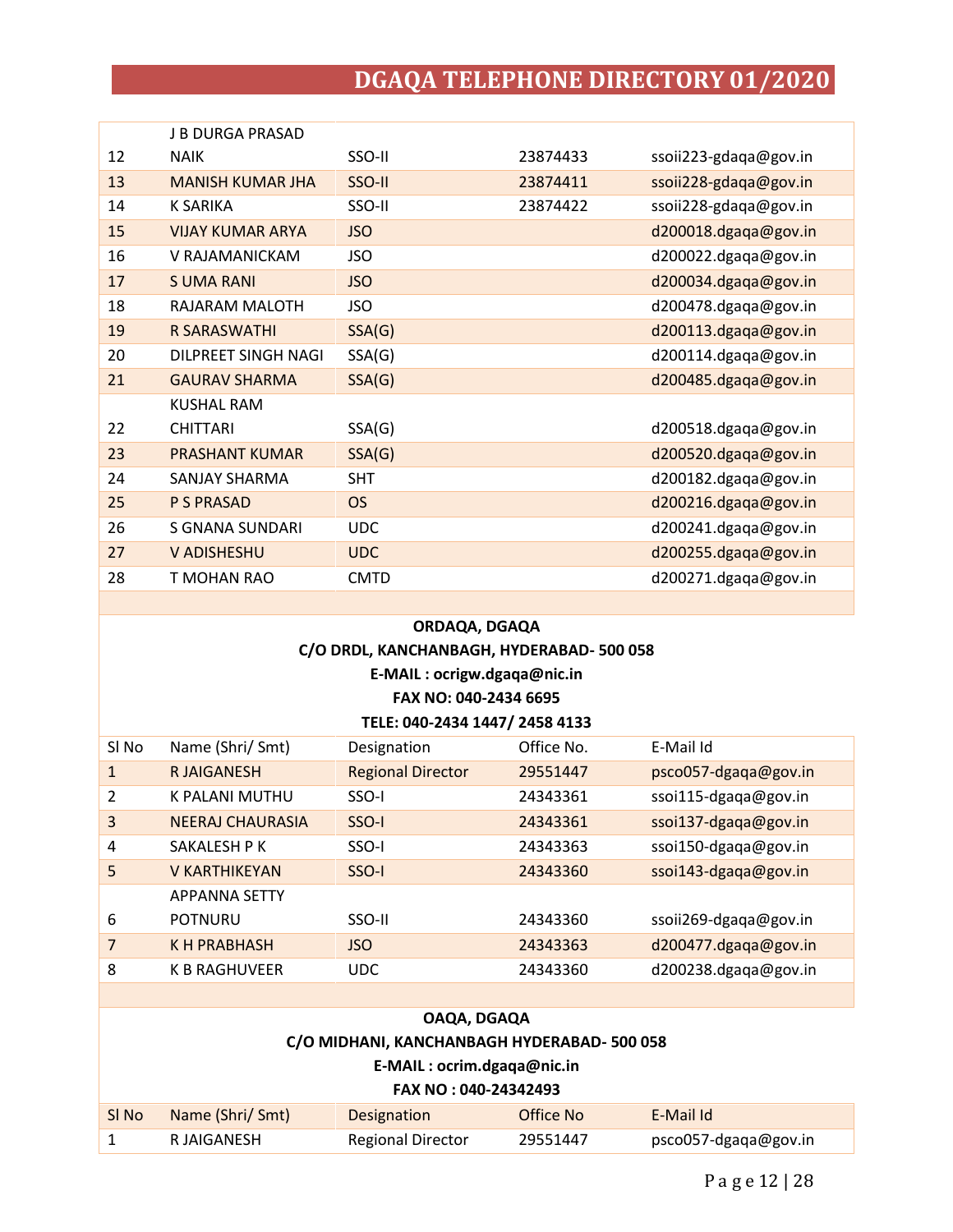|                  | <b>PRADIP KUMAR</b>                 |                                     |                  |                       |  |
|------------------|-------------------------------------|-------------------------------------|------------------|-----------------------|--|
| $\overline{2}$   | <b>MANNA</b>                        | <b>PScO</b>                         | 24344062         | ssoi114-dgaqa@gov.in  |  |
| 3                | <b>MAHESWAR BEHERA</b>              | SSO-II                              | 24344062         | ssoii254-dgaqa@gov.in |  |
|                  |                                     |                                     |                  |                       |  |
|                  |                                     | OAQA (AIR ARMAMENT), DGAQA          |                  |                       |  |
|                  |                                     | ORDNANCE ESTATE POST, TRICHY 620016 |                  |                       |  |
|                  |                                     | FAX NO: 0431-2581139                |                  |                       |  |
| SI <sub>No</sub> | Name (Shri/ Smt)                    | Designation                         | Office No        | E-Mail Id             |  |
| $\mathbf{1}$     | R PADMANABHAN                       | PScO(NF)/OIC                        | 2581139          | ssoi128-dgaqa@gov.in  |  |
| $\overline{2}$   | S PALANISAMY                        | Chargeman                           | 2581139          |                       |  |
|                  |                                     |                                     |                  |                       |  |
|                  | OADG (N&CZ), DGAQA                  |                                     |                  |                       |  |
|                  | C/O HAL, LUCKNOW- 226 016           |                                     |                  |                       |  |
|                  | E-MAIL: ddgncz.dgaqa@nic.in         |                                     |                  |                       |  |
|                  | FAX NO: 0522-2351208                |                                     |                  |                       |  |
| SI <sub>No</sub> | Name (Shri/ Smt)                    | Designation                         | Office No        | E-Mail Id             |  |
| $\mathbf{1}$     | <b>JITENDRA KUMAR</b>               | ADG (N&CZ)                          | 2975040          | dir015-dgaqa@gov.in   |  |
| $\overline{2}$   | V ALAGUMURUGESAN                    | PScO (NF)                           | 2351258          | ssoi105-dgaqa@gov.in  |  |
|                  |                                     | SSA/ Staff Officer to               |                  |                       |  |
| 3                | <b>JOYITA DASH</b>                  | ADG                                 | 2351258          | d200107.dgaqa@gov.in  |  |
| $\overline{4}$   | <b>AK GUPTA</b>                     | PS                                  | 2975040          | d200201.dgaqa@gov.in  |  |
| 5                | <b>SUSHIL KUMAR YADAV</b>           | <b>CMTD</b>                         |                  |                       |  |
|                  |                                     |                                     |                  |                       |  |
|                  | ADMINISTRATION                      |                                     |                  |                       |  |
| SI <sub>No</sub> | Name (Shri/ Smt)                    | Designation                         | <b>Office No</b> | E-Mail Id             |  |
|                  |                                     | Asst Dir (OL)<br>ADMIN/ACCTS        |                  |                       |  |
| $\mathbf{1}$     | AJAY KUMAR SINHA                    | Officer                             | 2351710          | d200180.dgaqa@gov.in  |  |
|                  |                                     |                                     |                  |                       |  |
| $\overline{2}$   | <b>MANOJ KUMAR</b><br><b>SAXENA</b> | <b>OS</b>                           | 2351710          | d200223.dgaqa@gov.in  |  |
| 3                | <b>CHET RAM</b>                     | <b>OS</b>                           |                  |                       |  |
|                  | <b>SANDEEP KUMAR</b>                |                                     |                  |                       |  |
| 4                | <b>SRIVASTAVA</b>                   | <b>OS</b>                           |                  |                       |  |
| 5                | <b>MANORAMA MISHRA</b>              | Sr Steno                            |                  |                       |  |
| 6                | <b>RAJARAM</b>                      | <b>UDC</b>                          |                  |                       |  |
|                  | <b>BASANTI</b>                      |                                     |                  |                       |  |
| 7                | CHAKRAVORTY                         | <b>UDC</b>                          |                  |                       |  |
|                  |                                     |                                     |                  |                       |  |
|                  | ORDAQA (ADL) LUCKNOW, DGAQA         |                                     |                  |                       |  |
|                  | C/O HAL, LUCKNOW-226 016            |                                     |                  |                       |  |
|                  | E-MAIL: ocrilko.dgaqa@nic.in        |                                     |                  |                       |  |

FAX NO: 0522-2351209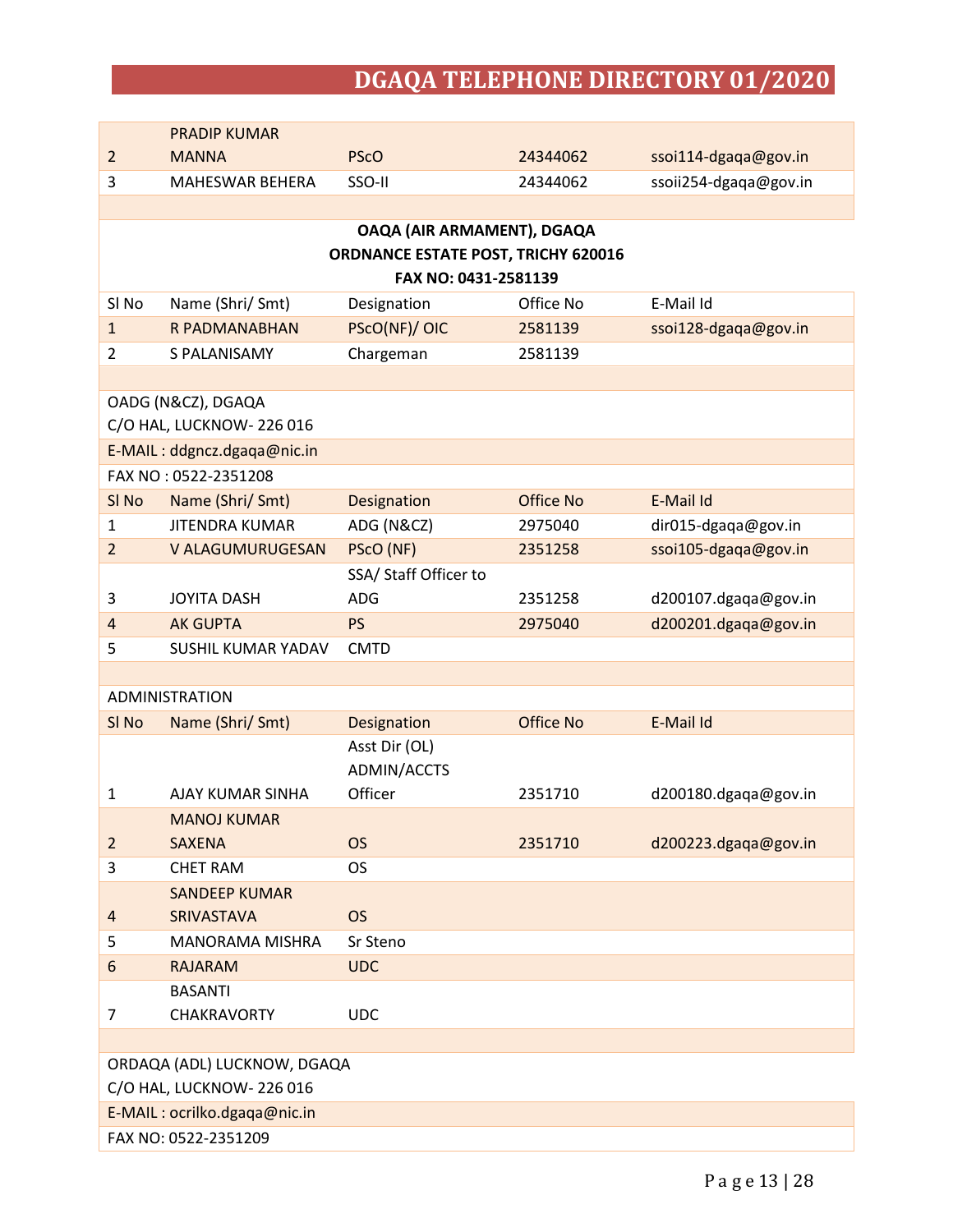| SI <sub>No</sub> | Name (Shri/ Smt)               | Designation              | <b>Office No</b> | E-Mail Id             |
|------------------|--------------------------------|--------------------------|------------------|-----------------------|
|                  | <b>Gp Capt SANJAY</b>          |                          |                  |                       |
| 1                | <b>SHUKLA</b>                  | <b>Regional Director</b> | 2975041          |                       |
| $\overline{2}$   | <b>MANORAMA MISHRA</b>         | PA                       |                  |                       |
| 3                | RAM CHANDRA SINGH              | SSO-I                    | 2975042          | ssoi124-dgaqa@gov.in  |
| $\overline{4}$   | <b>SANJAY KUMAR</b>            | SSO-I                    | 2975042          | ssoi140-dgaqa@gov.in  |
| 5                | RAKESH SRIVASTAVA              | SSO-I                    | 2310653          | ssoi146-dgaqa@gov.in  |
| 6                | <b>B R YADAV</b>               | SSO-I                    |                  | ssoii172-dgaqa@gov.in |
| $\overline{7}$   | <b>VIJAI KUMAR</b>             | SSO-II                   | 2310652          | ssoii222-dgaqa@gov.in |
|                  | <b>MUKESH CHAND</b>            |                          |                  |                       |
| $\bf 8$          | <b>MEENA</b>                   | SSO-II                   | 2310652          | ssoii231-dgaqa@gov.in |
|                  | <b>BRAHAM PRAKASH</b>          |                          |                  |                       |
| 9                | <b>GAUTAM</b>                  | SSO-II                   | 2349882          | ssoii237-dgaqa@gov.in |
| 10               | <b>KUSUMLATA</b>               | SSO-II                   |                  | ssoii252-dgaqa@gov.in |
| 11               | <b>SHIV KUMAR YADAV</b>        | SSO-II                   |                  |                       |
| 12               | <b>BHARPUR SINGH</b>           | <b>JSO</b>               |                  | d200027.dgaqa@gov.in  |
| 13               | DEVENDRA YADAV                 | <b>JSO</b>               | 2349882          | d200068.dgaqa@gov.in  |
|                  | <b>GAYATRI PRASAD</b>          |                          |                  |                       |
| 14               | <b>SAXENA</b>                  | <b>JSO</b>               |                  | d200080.dgaqa@gov.in  |
| 15               | ANIL KUMAR VERMA               | SSA(G)                   |                  | d200111.dgaqa@gov.in  |
| 16               | <b>ANIL KUMAR</b>              | <b>JSO</b>               | 2349882          | d200468.dgaqa@gov.in  |
|                  | <b>SANJAY KUMAR</b>            |                          |                  |                       |
| 17               | SRIVASTAVA                     | Foreman                  | 2349882          | d200177.dgaqa@gov.in  |
|                  | <b>SWATANTRA</b>               |                          |                  |                       |
| 18               | <b>VISHWAKARMA</b>             | SSA(G)                   |                  | d200542.dgaqa@gov.in  |
|                  |                                |                          |                  |                       |
|                  | ORDAQA (ASERDC) LUCKNOW, DGAQA |                          |                  |                       |
|                  | C/O HAL, LUCKNOW-226 016       |                          |                  |                       |
|                  | FAX NO: 0522-2351209           |                          |                  |                       |
| SI <sub>No</sub> | Name (Shri/ Smt)               | Designation              | <b>Office No</b> | E-Mail Id             |
| 1                | <b>SATISH KUMAR</b>            | <b>Regional Director</b> | 2310651          | dir031-dgaqa@gov.in   |
|                  |                                | <b>UDC</b>               |                  |                       |
| $\overline{2}$   | <b>RAJA RAM</b>                | PA TO RD                 | 2310651          |                       |
| 3                | T S VASU                       | PScO (NF)                | 2310653          | ssoi108-dgaqa@gov.in  |
| 4                | R P YADAVA                     | SSO-II                   |                  |                       |
| 5                | M H ANSARI                     | <b>JSO</b>               |                  | d200028.dgaqa@gov.in  |
| 6                | <b>VIMAL KUMAR MEENA</b>       | <b>SSA</b>               |                  | d200516.dgaqa@gov.in  |
|                  | <b>SHARAD SHEKHAR</b>          |                          |                  |                       |
| 7                | PALARIYA                       | SSA                      |                  | d200538.dgaqa@gov.in  |
|                  |                                |                          |                  |                       |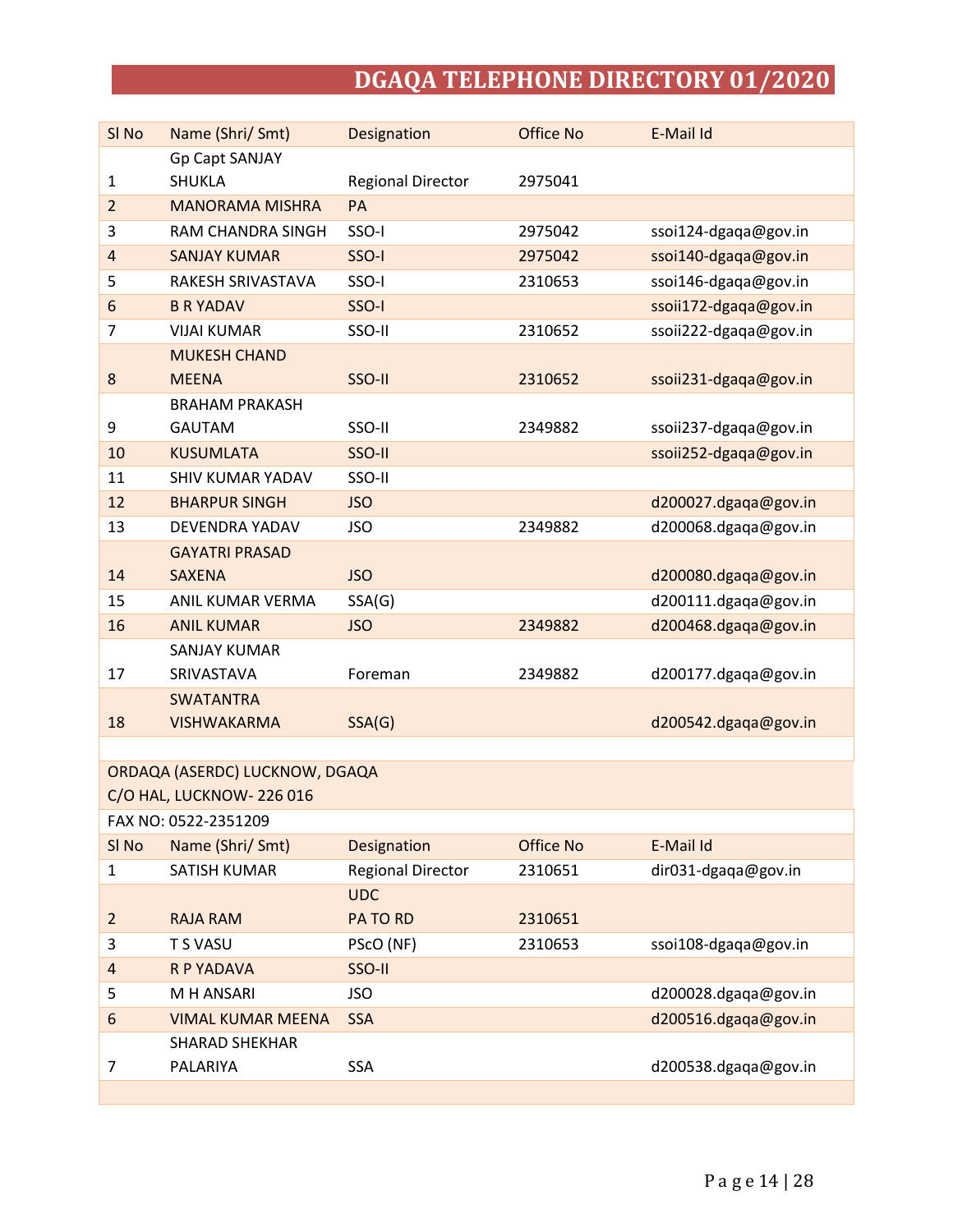| ORDAQA, DGAQA  |                          |                              |                  |                       |  |  |
|----------------|--------------------------|------------------------------|------------------|-----------------------|--|--|
|                | CHAKERI, KANPUR-208008   |                              |                  |                       |  |  |
|                |                          | E-MAIL: ocrikan.dgaqa@nic.in |                  |                       |  |  |
|                |                          | FAX NO: 0512-2458164/2458815 |                  |                       |  |  |
| SI No          | Name (Shri/ Smt)         | Designation                  | <b>Office No</b> | E-Mail Id             |  |  |
| 1              | C RANGASWAMAIAH          | <b>Regional Director</b>     | 2458173          | psco059-dgaqa@gov.in  |  |  |
| $\overline{2}$ | <b>REKHA BHATIA</b>      | SSO-I                        | 2457758          | ssoi130-dgaqa@gov.in  |  |  |
| 3              | <b>RATAN SINGH</b>       | SSO-II                       | 2457758          | ssoii236-dgaqa@gov.in |  |  |
| $\overline{4}$ | P K PADHI                | SSO-II                       | 2457758          | d100258.dgaqa@gov.in  |  |  |
| 5              | RAJESH KUMAR             | SSO-II                       | 2320068          | d100268.dgaqa@gov.in  |  |  |
| 6              | <b>BIRENDRA SINGH</b>    | SSO-II                       | 2457758          | d200004.dgaqa@gov.in  |  |  |
| 7              | <b>VIVEK KUMAR</b>       | <b>JSO</b>                   | 2457758          | d200059.dgaqa@gov.in  |  |  |
| 8              | <b>HAR GOVIND MISHRA</b> | <b>JSO</b>                   | 2457758          | d200062.dgaqa@gov.in  |  |  |
| 9              | A N SRIVAS               | <b>JSO</b>                   | 2457758          | d200063.dgaqa@gov.in  |  |  |
| 10             | <b>MOHD KASIM</b>        | <b>JSO</b>                   | 2457758          | d200067.dgaqa@gov.in  |  |  |
| 11             | S C GAUTAM               | SSA(G)                       | 2458173          | d200116.dgaqa@gov.in  |  |  |
| 12             | <b>K S RAWAT</b>         | SSA(G)                       | 2458173          | d200507.dgaqa@gov.in  |  |  |
| 13             | <b>RAKESH KUMAR</b>      | SSA(G)                       | 2458173          | d200536.dgaqa@gov.in  |  |  |
| 14             | <b>SUMIT PRAJAPAT</b>    | SSA(G)                       | 2458173          | d200541.dgaqa@gov.in  |  |  |

### **ORDAQA, DGAQA 6 ESPLANADE EAST, KOLKATA - 700 069 E-MAIL [: tlo.dgaqa@nic.in](mailto:tlo.dgaqa@nic.in)**

**FAX NO : 033-2248 0075**

| I AA IYO . 033-2240 0073 |                                      |                 |           |                      |
|--------------------------|--------------------------------------|-----------------|-----------|----------------------|
| SI No                    | Name (Shri/ Smt)                     | Designation     | Office No | E-Mail Id            |
|                          | <b>PRAN KUMAR PODDAR</b>             | <b>Sr</b> Steno | 22480075  | d200119.dgaqa@gov.in |
|                          | <b>SHEKHAR</b>                       |                 |           |                      |
| 3                        | <b>CHAKRABORTY</b>                   | JSO             | 22480078  | d200066.dgaqa@gov.in |
| 4                        | <b>TECHNICAL &amp; ADMIN SECTION</b> |                 | 22625016  |                      |

#### **ORDAQA(KORWA), DGAQA**

**C/O HAL, KORWA, SULTANPUR-227 412**

**E-MAIL : [ocrikw.dgaqa@gov.in](mailto:ocrikw.dgaqa@gov.in)**

#### **TELE : 05368-255568, FAX NO: 05368-255819**

| SI <sub>No</sub> | Name (Shri/ Smt)       | Designation              | Office No | E-Mail Id             |
|------------------|------------------------|--------------------------|-----------|-----------------------|
|                  | <b>BANE SINGH</b>      | <b>Regional Director</b> | 255568    | psco047-dgaqa@gov.in  |
| 2                | A K CHOWDHURY          | <b>PScO</b>              | 255422    | psco088-dgaqa@gov.in  |
| 3                | Dr U S YADAV           | SSO-I                    | 255050    | ssoi134-dgaqa@gov.in  |
| $\overline{4}$   | <b>V K KADAM</b>       | SSO-II                   | 255050    | ssoii179-dgaqa@gov.in |
| 5                | MD WASSIM HUSSAIN      | SSO-II                   | 255050    | ssoii224-dgaqa@gov.in |
| 6                | <b>K SENTHIL KUMAR</b> | <b>JSO</b>               | 255050    | d200467.dgaqa@gov.in  |
| 7                | <b>SURENDRA SINGH</b>  | <b>JSO</b>               | 255050    | d200069.dgaqa@gov.in  |
| 8                | <b>ANKUR GOYAL</b>     | SSA(G)                   | 255050    | d200482.dgaqa@gov.in  |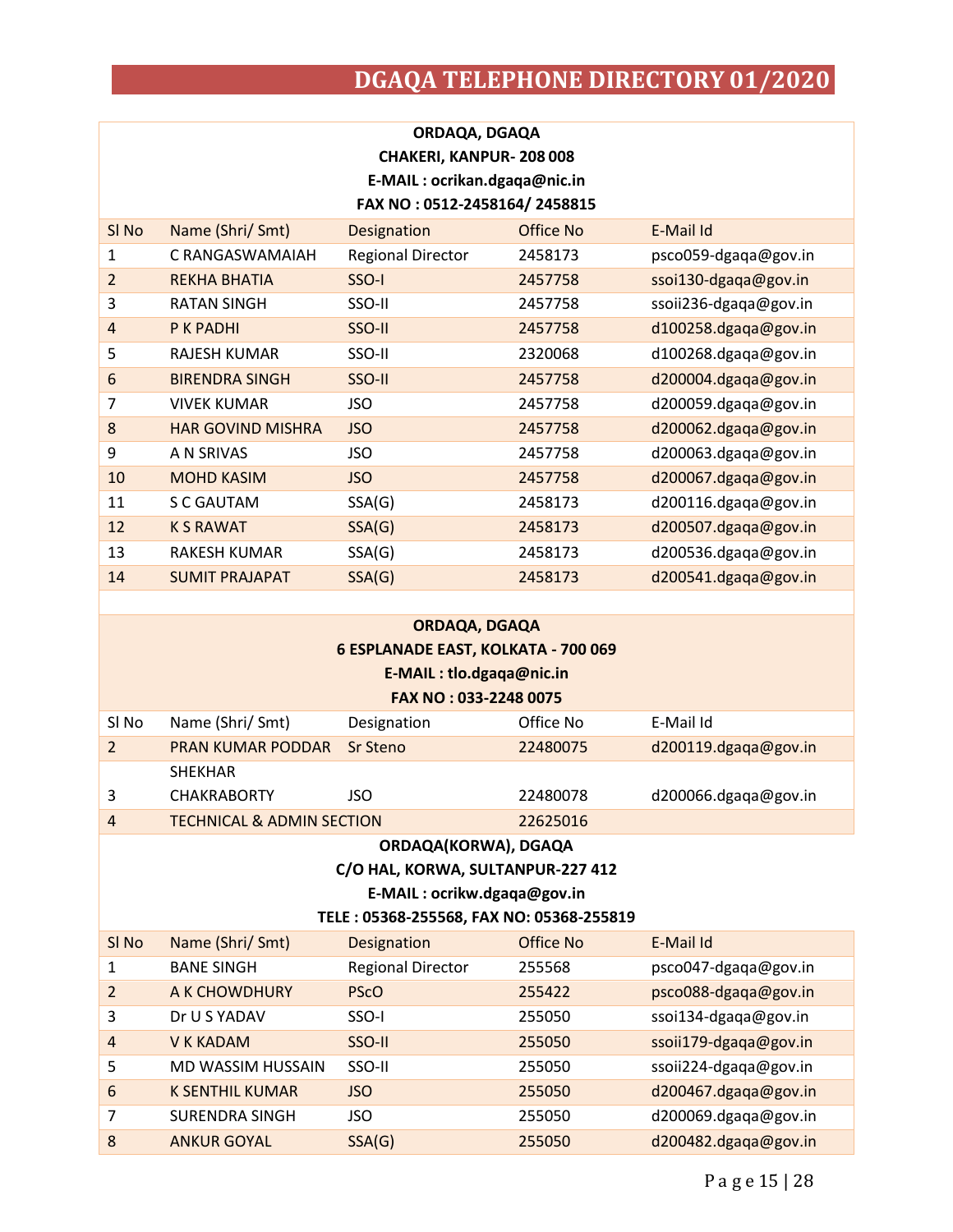| 9                    | <b>DURGESH NAMAN</b>    | SSA(G)                                    | 255050    | d200504.dgaqa@gov.in  |  |
|----------------------|-------------------------|-------------------------------------------|-----------|-----------------------|--|
| 10                   | <b>SYED ALI ASHRAF</b>  | SSA(G)                                    | 255050    | d200517.dgaqa@gov.in  |  |
| 11                   | <b>SITA RAM</b>         | <b>LDC</b>                                | 2351710   | d200257.dgaqa@gov.in  |  |
|                      |                         |                                           |           |                       |  |
|                      |                         |                                           |           |                       |  |
|                      |                         | ORDAQA, DGAQA C/O BEL PO,                 |           |                       |  |
|                      |                         | <b>BHARAT NAGAR GHAZIABAD (UP)-201010</b> |           |                       |  |
|                      |                         | E-MAIL: ocrigad.dgaqa@nic.in              |           |                       |  |
|                      |                         | FAX NO: 0120-2770869                      |           |                       |  |
|                      |                         | BEL FAX NO: 0120-2770704                  |           |                       |  |
| SI <sub>No</sub>     | Name (Shri/ Smt)        | Designation                               | Office No | E-Mail Id             |  |
| $\mathbf{1}$         | <b>M K SINGH</b>        | <b>Regional Director</b>                  | 2772224   | dir032-dgaqa@gov.in   |  |
| $\overline{2}$       | REKHA DHAMIJA           | Sr Steno/PS                               | 2772224   | d200202.dgaqa@gov.in  |  |
| 3                    | <b>SANJEEV DIWAN</b>    | <b>PScO</b>                               | 2771153   | ssoi107-dgaqa@gov.in  |  |
|                      | SAMDARSHI               |                                           |           |                       |  |
| 4                    | SHRIVASTAVA             | SSO-I                                     | 2772219   | ssoi145-dgaqa@gov.in  |  |
| 5                    | <b>UMESH KUWAR</b>      | SSO-I                                     | 2770030   | ssoii190-dgaqa@gov.in |  |
| 6                    | S C VERMA               | SSO-I                                     | 2770030   | ssoi170-dgaqa@gov.in  |  |
| $\overline{7}$       | <b>PANKAJ KUMAR</b>     | SSO-II                                    | 2772219   | ssoii227-dgaqa@gov.in |  |
| 8                    | N L CHAUDHERY           | SSO-II                                    | 2773753   | ssoii235-dgaqa@gov.in |  |
| 9                    | <b>RAMAN LAL</b>        | SSO-II                                    | 2773753   | ssoii002-dgaqa@gov.in |  |
| 10                   | <b>AMAR SINGH</b>       | <b>JSO</b>                                | 2813904   | d20020.dgaqa@gov.in   |  |
| 11                   | <b>SHUSSAIN</b>         | <b>JSO</b>                                | 2813904   | d200479.dgaqa@gov.in  |  |
| 12                   | <b>SURENDRA S RAWAT</b> | SSA(G)                                    | 2814315   | d200115.dgaqa@gov.in  |  |
| 13                   | <b>NIDHIN R A</b>       | SSA(G)                                    | 2813904   | d200490.dgaqa@gov.in  |  |
| 14                   | <b>ABHISHEK RANJAN</b>  | SSA(G)                                    | 2813776   | d200510.dgaqa@gov.in  |  |
|                      | <b>PRABHATH KUMAR</b>   |                                           |           |                       |  |
| 15                   | <b>PANDEY</b>           | SSA(G)                                    | 2813600   | d200513.dgaqa@gov.in  |  |
| 16                   | <b>ALKA AHUJA</b>       | Foreman                                   | 2813776   | d200090.dgaqa@gov.in  |  |
| 17                   | <b>KARAN SINGH PAL</b>  | Foreman                                   | 2813600   | d200131.dgaqa@gov.in  |  |
| 18                   | <b>SAMIRK DAS</b>       | Foreman                                   | 2814315   | d200132.dgaqa@gov.in  |  |
|                      |                         |                                           |           |                       |  |
|                      |                         |                                           |           |                       |  |
|                      |                         | OAQA, DGAQA                               |           |                       |  |
|                      |                         | RAIPUR, DEHRADUN-248 008                  |           |                       |  |
|                      |                         | E-MAIL: ocriddn.dgaqa@nic.in              |           |                       |  |
| FAX NO: 0135-2787090 |                         |                                           |           |                       |  |

| SI No | Name (Shri/ Smt)          | Designation | Office No | E-Mail Id            |  |
|-------|---------------------------|-------------|-----------|----------------------|--|
|       | <b>JOGINDER KUMAR</b>     | PScO/OIC    | 2787145   | psco082-dgaqa@gov.in |  |
|       | RAKESH KUMAR              | JSO         | 2787135   | d200014.dgaqa@gov.in |  |
|       | <b>RAKESH KUMAR SINGH</b> | JSO.        | 2787135   | d200083.dgaqa@gov.in |  |
| 4     | ALKA RANI                 | SSA(G)      | 2787142   | d200108.dgaqa@gov.in |  |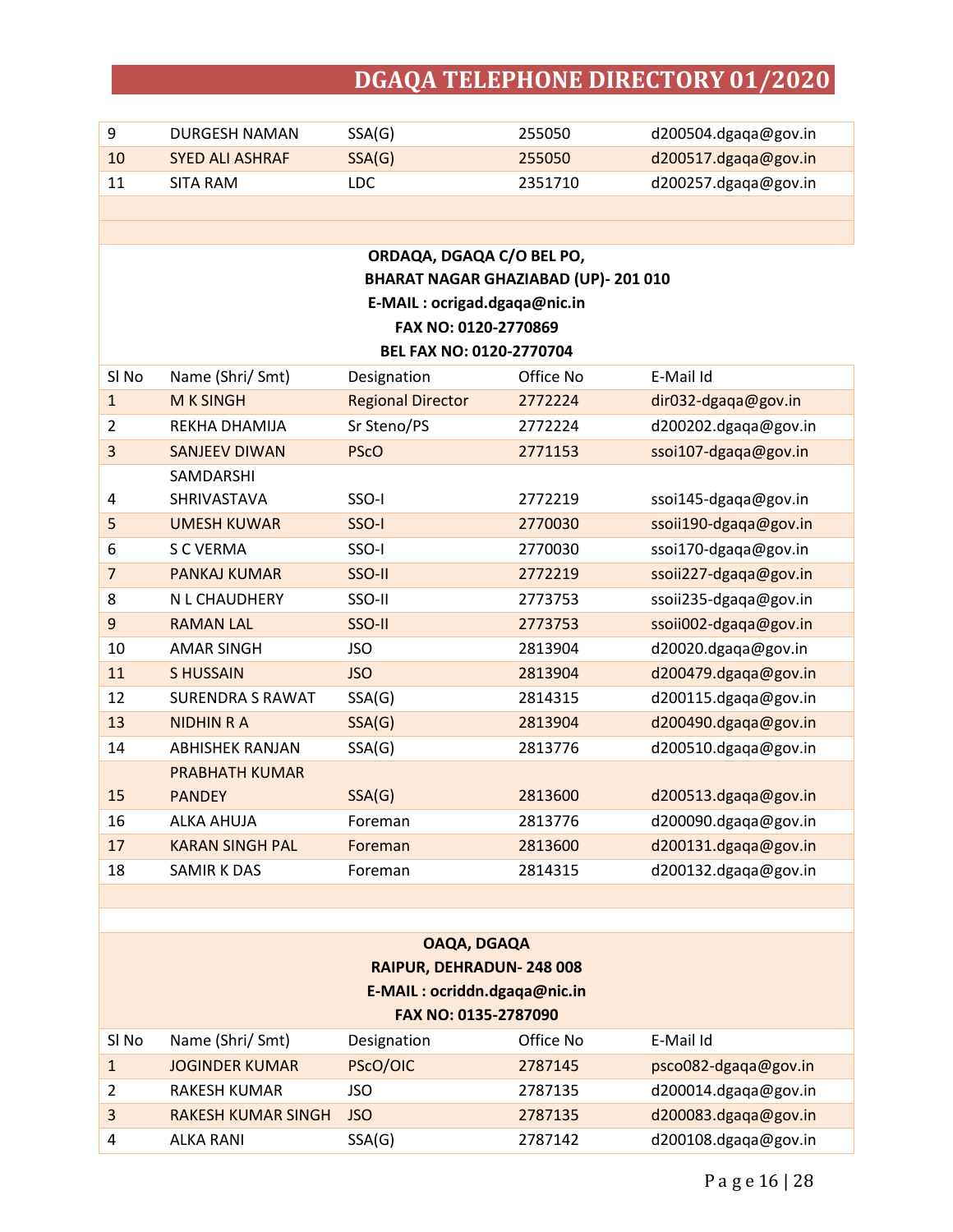| 5                | <b>SHYAM SINGH</b>       | Foreman                                     | 2787142   | d200091.dgaqa@gov.in  |
|------------------|--------------------------|---------------------------------------------|-----------|-----------------------|
| 6                | <b>ANURADHA MARTOLIA</b> | <b>OS</b>                                   | 2787142   | d200190.dgaqa@gov.in  |
| $\overline{7}$   | <b>UNMESH SHARMA</b>     | <b>JHT</b>                                  | 2787145   | d200221.dgaqa@gov.in  |
|                  |                          |                                             |           |                       |
|                  |                          |                                             |           |                       |
|                  |                          | ORDAQA (ARMT), DGAQA KIRKEE, PUNE - 411 003 |           |                       |
|                  |                          | E-MAIL : ocrikirkee.dgaqa@nic.in            |           |                       |
|                  |                          | TELE: 020-2581 0573 FAX: 020-2581 1317      |           |                       |
| SI <sub>No</sub> | Name (Shri/ Smt)         | Designation                                 | Office No | E-Mail Id             |
|                  |                          |                                             | 25810573  |                       |
| $\mathbf{1}$     | <b>AJAY SAGRAYA</b>      | <b>Director</b>                             | 25922766  | dir022-dgaqa@gov.in   |
|                  |                          |                                             | 25810573  |                       |
| $\overline{2}$   | S G WALUNJ               | Foreman (PA)                                | 25922766  | d200135.dgaqa@gov.in  |
|                  |                          |                                             | 25821734  |                       |
| $\overline{3}$   | <b>PP SINGH</b>          | <b>PScO</b>                                 | 25922767  | psco064-dgaqa@gov.in  |
|                  |                          |                                             | 25821734  |                       |
| 4                | R G DIKKAR               | <b>PScO</b>                                 | 25922768  | psco078-dgaqa@gov.in  |
|                  |                          |                                             | 25817638  |                       |
| 5                | P B BARAPATRE            | SSO-I                                       | 25922765  | ssoi144-dgaqa@gov.in  |
|                  |                          |                                             | 25810138  |                       |
| 6                | <b>KAMALKANT R MULKA</b> | SSO-II                                      | 25922769  | ssoii233-dgaqa@gov.in |
|                  |                          |                                             | 25810138  |                       |
| $\overline{7}$   | <b>M SARAVANAN</b>       | SSO-II                                      | 25922774  | ssoii250-dgaqa@gov.in |
| 8                | <b>S SANKHARI</b>        | <b>JSO</b>                                  | 25922773  | d200060.dgaqa@gov.in  |
| 9                | <b>K N BHASAKHETRE</b>   | Foreman                                     | 25922770  | d200102.dgaqa@gov.in  |
| 10               | <b>K N SONKUSARE</b>     | Foreman                                     | 25922770  | d200096.dgaqa@gov.in  |
| 11               | <b>S SIVAGURUNATHAN</b>  | Foreman                                     | 25922772  | d200088.dgaqa@gov.in  |
|                  | <b>PMK</b>               |                                             |           |                       |
|                  | <b>UMAMAHESWARA</b>      |                                             |           |                       |
| 12               | <b>RAO</b>               | Foreman                                     | 25922770  | d200528.dgaqa@gov.in  |
|                  |                          |                                             |           |                       |

| DETT. ORDAQA (ARMT) CELL, DGAQA<br>AFK PROOF RANGE, KIRKEE, PUNE - 411 003<br>E-MAIL: ocrikirkee.dgaqa@nic.in |                        |         |                       |                       |
|---------------------------------------------------------------------------------------------------------------|------------------------|---------|-----------------------|-----------------------|
| FAX NO: 020-2581 1317<br>Name (Shri/ Smt)<br>Office No<br>SI No<br>E-Mail Id<br>Designation                   |                        |         |                       |                       |
|                                                                                                               |                        |         | 25810138<br>25922770/ |                       |
|                                                                                                               | KAMALKANT R MULKA      | SSO-II  | 71                    | ssoii233-dgaga@gov.in |
|                                                                                                               | <b>K N BHASAKHETRE</b> | Foreman | 25922770/71           | d200102.dgaqa@gov.in  |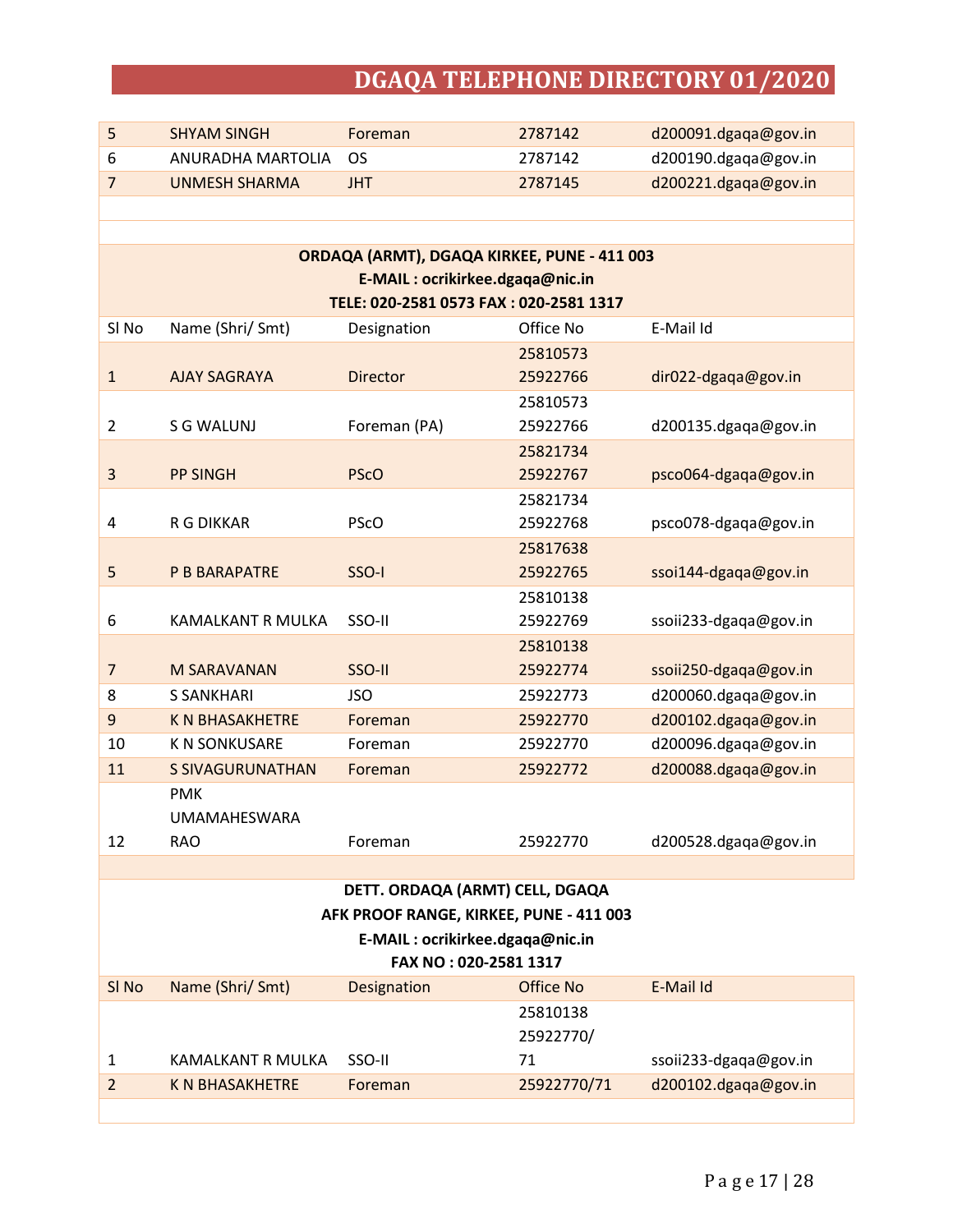| DETT. ORDAQA (ARMT) CELL, ARDE, DGAQA<br>AT ARDE PASHAN, PUNE - 411 021 |                      |             |           |                      |  |
|-------------------------------------------------------------------------|----------------------|-------------|-----------|----------------------|--|
| E-MAIL: ocripashan.dgaqa@nic.in<br>FAX NO: 020-2581 1317                |                      |             |           |                      |  |
| SI No                                                                   | Name (Shri/ Smt)     | Designation | Office No | E-Mail Id            |  |
|                                                                         | 25817638             |             |           |                      |  |
|                                                                         | <b>P B BARAPATRE</b> | SSO-I       | 25922765  | ssoi144-dgaga@gov.in |  |
| 2                                                                       | RAHUL SHARMA         | Foreman     | 25865336  | d200500.dgaqa@gov.in |  |
|                                                                         |                      |             |           |                      |  |

|          | DETT. ORDAQA (ARMT) CELL, DGAQA  |             |           |                       |  |  |
|----------|----------------------------------|-------------|-----------|-----------------------|--|--|
|          | HEMRL, SUTARWADI, PUNE - 411 021 |             |           |                       |  |  |
|          | E-MAIL: ocrihemrl.dgaqa@nic.in   |             |           |                       |  |  |
|          | FAX NO: 020-2581 1317            |             |           |                       |  |  |
| SI No    | Name (Shri/ Smt)                 | Designation | Office No | E-Mail Id             |  |  |
| 25869292 |                                  |             |           |                       |  |  |
|          | M SARAVANAN                      | SSO-II      | 25922774  | ssoii250-dgaga@gov.in |  |  |

| DETT. ORDAQA (ARMT) CELL, DGAQA<br><b>ORDNANCE FACTORY, DEHU ROAD, PUNE - 412 101</b> |                  |             |           |                       |  |  |
|---------------------------------------------------------------------------------------|------------------|-------------|-----------|-----------------------|--|--|
| E-MAIL: ocridehuroad.dgaqa@nic.in<br>FAX NO: 020-2581 1317/2767 1365                  |                  |             |           |                       |  |  |
| SI <sub>No</sub>                                                                      | Name (Shri/ Smt) | Designation | Office No | E-Mail Id             |  |  |
|                                                                                       |                  |             | 25810138  |                       |  |  |
| 1                                                                                     | M SARAVANAN      | SSO-II      | 25922774  | ssoii250-dgaga@gov.in |  |  |
| 2                                                                                     | A K SHARMA       | JSO         | 27671365  | d200073.dgaqa@gov.in  |  |  |

|                | AQAW (ARMT), DGAQA                |             |                 |                       |
|----------------|-----------------------------------|-------------|-----------------|-----------------------|
|                | KHAMARIA, JABALPUR (MP)- 482 005  |             |                 |                       |
|                | E-MAIL: aaiwkhamaria.dgaqa@nic.in |             |                 |                       |
|                | FAX NO 0761-2338069               |             |                 |                       |
| SI No          | Name (Shri/ Smt)                  | Designation | Office No       | E-Mail Id             |
|                | RAJENDRA                          |             |                 |                       |
| 1              | <b>VISHWAKARMA</b>                | <b>PA</b>   | 2337602/2742708 |                       |
| 2              | A M ABHYANKAR                     | SSO-I       | 2472711         | ssoi155-dgaqa@gov.in  |
|                | <b>NIKHILESH KANT</b>             |             | 2742710/        |                       |
| 3              | <b>PATHAK</b>                     | SSO-I       | 2430580         | ssoii183-dgaqa@gov.in |
| $\overline{4}$ | S K SWAIN                         | SSO-II      | 2472711         | ssoii216-dgaqa@gov.in |
|                | DAYA SHANKAR                      |             |                 |                       |
| 5              | <b>PATHAK</b>                     | SSO-II      | 2742712         | ssoii234-dgaqa@gov.in |
| 6              | <b>NEERAJ KUMAR</b>               | <b>JSO</b>  | 2742746         | d200044.dgaqa@gov.in  |
| 7              | <b>BIKASH RANJAN DEY</b>          | Foreman     | 2742714         | d200081.dgaqa@gov.in  |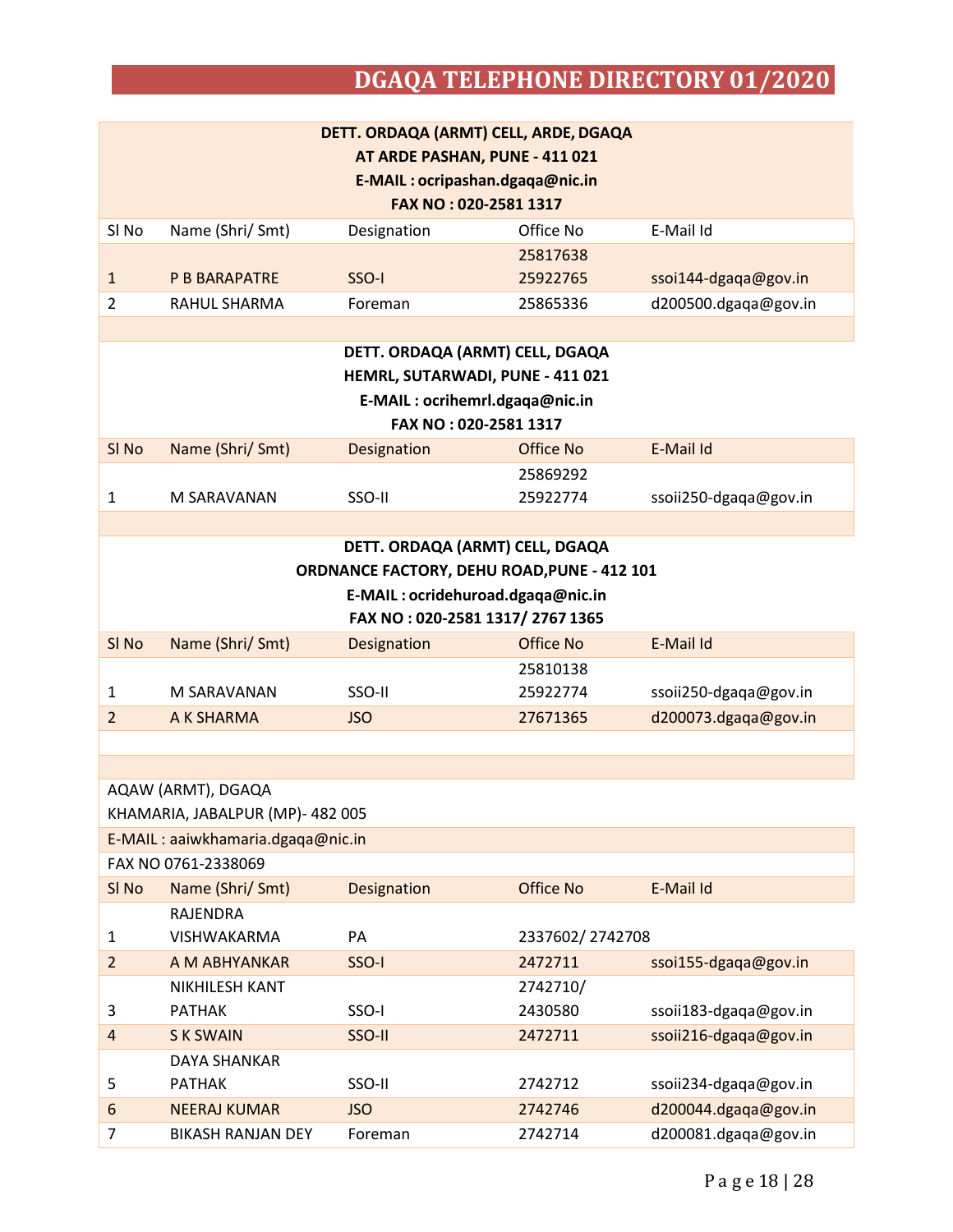| 8                                  | <b>GP SONI</b>  | Foreman                           | 2742738   | d200099.dgaqa@gov.in  |  |  |  |  |
|------------------------------------|-----------------|-----------------------------------|-----------|-----------------------|--|--|--|--|
|                                    |                 |                                   |           |                       |  |  |  |  |
| DETT. AQAW (ARMT), DGAQA, Bhandara |                 |                                   |           |                       |  |  |  |  |
|                                    |                 | JAWAHARNAGAR, BHANDARA-441 906    |           |                       |  |  |  |  |
|                                    |                 | E-MAIL: aaiwbhandara.dgaqa@nic.in |           |                       |  |  |  |  |
|                                    |                 | FAX NO: 07184-275389              |           |                       |  |  |  |  |
| SI No                              | Name of Officer | Designation                       | Office No | E-Mail Id             |  |  |  |  |
| 1                                  | <b>RAPILARE</b> | SSO-II                            | 262455    | ssoii212-dgaqa@gov.in |  |  |  |  |
| 2                                  | A N KHOBARE     | Foreman                           | 262296    | d200126.dgaqa@gov.in  |  |  |  |  |
| 3                                  | <b>VB PAL</b>   | Foreman                           | 262496    | d200527.dgaqa@gov.in  |  |  |  |  |
| 4                                  |                 | ORDNANCE FACTORY, BHANDARA, EXCH  | 275245-48 | ofba.ofb@nic.in       |  |  |  |  |
|                                    |                 |                                   |           |                       |  |  |  |  |

### **AQAW(ARMT), DGAQA AMBAJHARI, NAGPUR- 440 021 E-MAIL [: aqawambajhari.dgaqa@gov.in](mailto:aqawambajhari.dgaqa@gov.in) FAX NO: 07104-246338**

| SI No        | Name (Shri/ Smt)         | Designation    | Office No     | E-Mail Id            |
|--------------|--------------------------|----------------|---------------|----------------------|
| $\mathbf{1}$ | <b>Y V LANDGE</b>        | PScO/OIC       | 246711/246338 | ssoi097-dgaqa@gov.in |
| 2            | H N PATHRABE             | Sr Steno       | 246338        | d200208.dgaqa@gov.in |
| 3            | <b>RAKESH MISHRA</b>     | JSO.           |               | d200074.dgaqa@gov.in |
| 4            | G V LELE                 | Foreman        |               | d200098.dgaqa@gov.in |
| 5            | C G PAWAR                | <b>Foreman</b> |               | d200501.dgaqa@gov.in |
| 6            | <b>JITENDRA R PARMAR</b> | Foreman        |               | d200136.dgaqa@gov.in |
|              |                          |                |               |                      |

### **DETT. AQAW (ARMT), DGAQA ARMAMPUR POST, KANPUR- 208 009 E-MAIL : [aaiwkanpur.dgaqa@nic.in](mailto:aaiwkanpur.dgaqa@nic.in) FAX NO : 0512-2213056**

| Sl. No.        | Name Shri/Smt)            | Designation | Office No. | E-Mail Id            |
|----------------|---------------------------|-------------|------------|----------------------|
|                | Gp Capt M   ALI           | Director    | 2231124    | miali.dgaqa@gov.in   |
| $\mathfrak{p}$ | <b>RAMA KANT TRIPATHI</b> | SSO-I       | 2245561    | ssoi153-dgaqa@gov.in |
| 3              | J A KHAN                  | JSO         | 2245548    | d200085.dgaqa@gov.in |
| $\overline{4}$ | <b>GEETA JOSHI</b>        | Foreman     | 2245548    | d200087.dgaqa@gov.in |
| 5              | <b>B N PRASAD</b>         | Foreman     | 2245548    | d200133.dgaqa@gov.in |
| 6              | <b>R K DWIVEDI</b>        | OS          | 2245562    | d200228.dgaqa@gov.in |

| DETT. AQA WING (ARMT), DGAQA                                       |                                     |                                                 |        |                      |  |  |
|--------------------------------------------------------------------|-------------------------------------|-------------------------------------------------|--------|----------------------|--|--|
| <b>MURADNAGAR-201206</b>                                           |                                     |                                                 |        |                      |  |  |
|                                                                    | E-MAIL: aaiwmuradnagar.dgaqa@nic.in |                                                 |        |                      |  |  |
|                                                                    |                                     | TELE: 01232-228910 (2421), FAX NO: 01232-227210 |        |                      |  |  |
| Name (Shri/ Smt)<br>Office No<br>SI No<br>E-Mail Id<br>Designation |                                     |                                                 |        |                      |  |  |
|                                                                    | <b>HARIOM</b>                       | <b>PScO</b>                                     | 227209 | ssoi095-dgaqa@gov.in |  |  |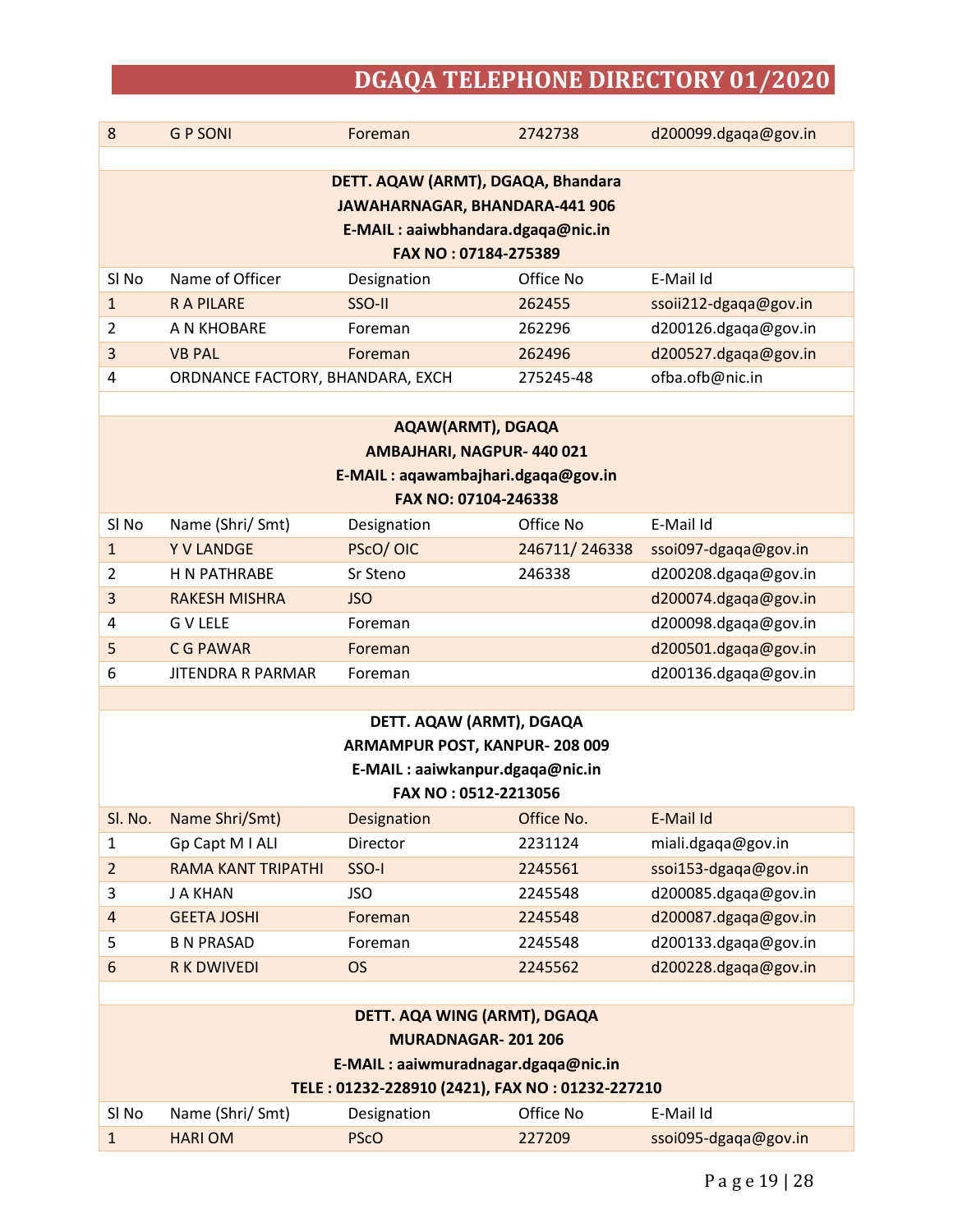| PANKAJ CHAWLA       | SSO-I   | 228910 | ssoi119-dgaqa@gov.in    |
|---------------------|---------|--------|-------------------------|
| <b>MUKESH KUMAR</b> |         |        |                         |
| <b>KASHYAP</b>      | Foreman |        | $d$ 200130.dgaqa@gov.in |
| YASH KUMAR PARETA   | Foreman |        | d200502.dgaqa@gov.in    |

**AQAW (ARMT) DUM DUM, DGAQA C/O ORDNANCE FACTORY,** 

**DUM DUM KOLKATA- 78**

**E-MAIL : [aaiwcossipore.dgaqa@nic.in](mailto:aaiwcossipore.dgaqa@nic.in)**

**FAX NO :033-2529 6778**

| ssoi168-dgaqa@gov.in |
|----------------------|
|                      |
| d200092.dgaqa@gov.in |
|                      |
| d200129.dgaqa@gov.in |
|                      |
| d200134.dgaqa@gov.in |
| d200137.dgaqa@gov.in |
| d200148.dgaqa@gov.in |
|                      |
| d200189.dgaqa@gov.in |
|                      |

### **DETT. AQAW (ARMT), DGAQA CHANDRAPUR PO ORDNANCE FACOTRY CHANDA (MP)- 422 501**

#### **E-MAIL: [aaiwchanda.dgaqa@nic.in](mailto:aaiwchanda.dgaqa@nic.in)**

| SI No         | Name (Shri/ Smt)    | Designation | Office No | E-Mail Id             |
|---------------|---------------------|-------------|-----------|-----------------------|
| SI No         | Name (Shri/ Smt)    | Designation | Office No | E-Mail Id             |
| 1             | <b>BHEEMLA B</b>    | SSO-I (OIC) | 261088    | ssoii184-dgaqa@gov.in |
| $\mathcal{P}$ | RAJENDRA KUMAR      | JSO         | 261435    | d200032.dgaqa@gov.in  |
| 3             | A K MALLIK          | JSO.        | 261432    | d200079.dgaqa@gov.in  |
| 4             | V DHANABALAN        | Foreman     | 261089    | d200086.dgaqa@gov.in  |
| 5             | <b>P R KHANDATE</b> | Foreman     | 261436    | d200125.dgaqa@gov.in  |
| 6             | LAKKEWAR N A        | Foreman     | 261438    | d200530.dgaqa@gov.in  |
|               | <b>GD PENDAM</b>    | Chargeman   | 261433    | d200160.dgaqa@gov.in  |
|               |                     |             |           |                       |

| DETT. AQAW (ARMT), DGAQA         |                          |                                 |           |                      |  |  |
|----------------------------------|--------------------------|---------------------------------|-----------|----------------------|--|--|
| AYUDHNAGAR, ITARSI (MP)- 461 122 |                          |                                 |           |                      |  |  |
|                                  |                          | E-MAIL: aaiwitarsi.dgaqa@nic.in |           |                      |  |  |
|                                  |                          | TELE NO: 0757-2268541           |           |                      |  |  |
| SI No                            | Name (Shri/ Smt)         | Designation                     | Office No | E-Mail Id            |  |  |
|                                  | <b>RAVI MOHAN PANDEY</b> | SSO-I                           | 232165    | ssoi135-dgaqa@gov.in |  |  |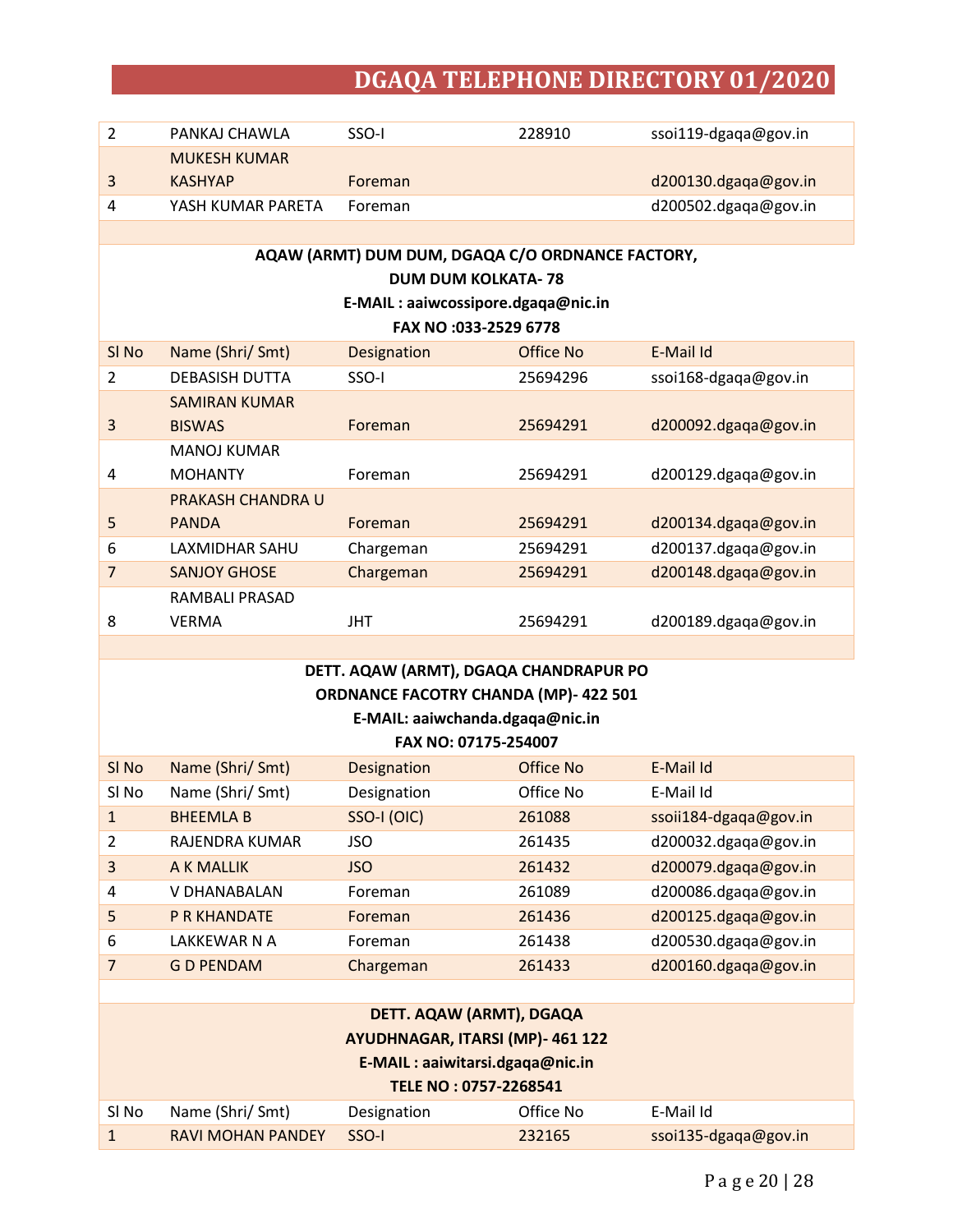| $\overline{2}$ | <b>RAJIV PASWAN</b>       | SSO-II                          | 232733     | ssoii245.dgaqa@gov.in |
|----------------|---------------------------|---------------------------------|------------|-----------------------|
| 3              | <b>S N CHAKRABORTY</b>    | Foreman                         | 232733     | d200124.dgaqa@gov.in  |
|                |                           |                                 |            |                       |
|                |                           | OADG, DGAQA OJHAR, NASIK-422207 |            |                       |
|                |                           | OJHAR, NASIK-422207             |            |                       |
|                |                           | E-MAIL: ocrink.dgaqa@nic.in     |            |                       |
|                |                           | FAX NO: 02550-275506            |            |                       |
|                | Name (Shri/ Smt)/         |                                 |            |                       |
| SI No.         | <b>Staff</b>              | Designation                     | Office No. | E-Mail Id             |
|                | <b>SYED IFTEKHAR</b>      |                                 |            |                       |
| $\mathbf{1}$   | <b>AHMED</b>              | <b>ADG</b>                      | 275364     | dir017-dgaqa@gov.in   |
| $\overline{2}$ | ANIL G ABHYANKAR          | Director                        | 275896     | dir028-dgaqa@gov.in   |
| 3              | <b>S K KAPOOR</b>         | <b>Director</b>                 | 275604     | dir036-dgaqa@gov.in   |
| 4              | YASHPAL SINGH             | <b>PScO</b>                     | 275608     | ssoi101-dgaqa@gov.in  |
| 5              | <b>HP SINGH</b>           | <b>PScO</b>                     | 275603     | ssoi104-dgaqa@gov.in  |
| 6              | <b>DEVENDER SINGH</b>     | <b>PScO</b>                     | 275618     | ssoi109-dgaqa@gov.in  |
| $\overline{7}$ | <b>HIMADRI SEKHAR DE</b>  | SSO-I                           | 275070     | ssoii118-dgaqa@gov.in |
| 8              | N S PONIYA                | SSO-I                           | 275606     | ssoii171-dgaqa@gov.in |
| 9              | Y E JADHAV                | SSO-I                           | 275618     | ssoi166-dgaqa@gov.in  |
| 10             | A M ABHYANKAR             | SSO-I                           |            | ssoi155-dgaqa@gov.in  |
| 11             | <b>LAXMAN P DUBEY</b>     | SSO-II                          | 275070     | ssoii202-dgaqa@gov.in |
| 12             | P R YENNI                 | SSO-II                          | 275605     | ssoii198-dgaqa@gov.in |
| 13             | <b>ARJAN SINGH</b>        | SSO-II                          |            | ssoii215-dgaqa@gov.in |
| 14             | <b>BT PENDOR</b>          | SSO-II                          |            | ssoii240-dgaqa@gov.in |
| 15             | <b>K SAMBATH</b>          | SSO-II                          |            |                       |
| 16             | <b>ASHOK K PASSY</b>      | SSO-II                          |            |                       |
| 17             | <b>NAGAPPA YELUBENCHI</b> | SSO-II                          |            |                       |
| 18             | <b>K THAJUDEEN</b>        | SSO-II                          |            |                       |
| 19             | <b>S RAJENDRAN</b>        | <b>JSO</b>                      |            | d200030.dgaqa@gov.in  |
| 20             | RAJESH PANDITA            | <b>JSO</b>                      |            | d200038.dgaqa@gov.in  |
| 21             | <b>MANIKANTA K MANDA</b>  | <b>JSO</b>                      |            | d200042.dgaqa@gov.in  |
| 22             | DHARAM VIR YADAV          | <b>JSO</b>                      |            | d200054.dgaqa@gov.in  |
| 23             | <b>ANKUR SHARMA</b>       | <b>JSO</b>                      |            | d200470.dgaqa@gov.in  |
|                | <b>V R DATCHNA</b>        |                                 |            |                       |
| 24             | <b>MOORTHY</b>            | <b>JSO</b>                      |            | d200055.dgaqa@gov.in  |
| 25             | <b>C N GAIKWAD</b>        | <b>JSO</b>                      |            | d200065.dgaqa@gov.in  |
|                | RANJIT                    |                                 |            |                       |
| 26             | BHATTACHARJEE             | <b>JSO</b>                      |            |                       |
| 27             | <b>AVINASH MISHRA</b>     | SSA(G)                          |            |                       |
| 28             | <b>AKSHAY KUMAR</b>       | SSA(G)                          |            |                       |
| 29             | A J RATHNAM               | SSA(G)                          |            |                       |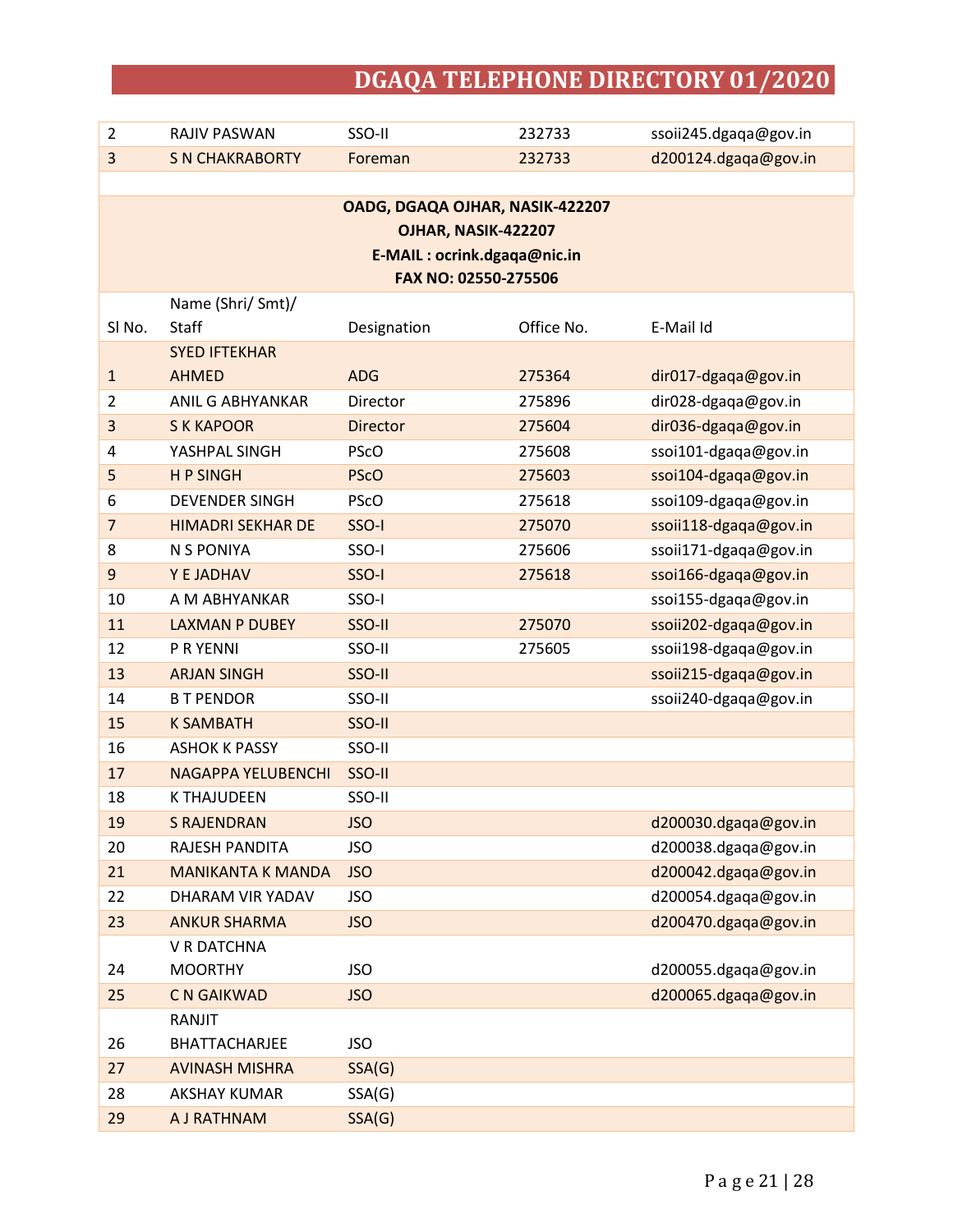|    | LAKHAN BHAGWAT       |                 |        |
|----|----------------------|-----------------|--------|
| 30 | KAMBLE               | SSA(G)          |        |
| 31 | <b>SOMNATH MANNA</b> | SSA(G)          |        |
| 32 | <b>HEMANT D WAGH</b> | SSA(G)          |        |
| 33 | <b>KUMAR SAMPANN</b> | SSA(G)          |        |
| 34 | SWAPNIL V MESHRAM    | SSA(G)          |        |
| 35 | SHIBASHIA PRADHAN    | <b>SA</b>       |        |
| 36 | C D TADAM            | <b>PS</b>       | 275364 |
| 37 | <b>S R MORE</b>      | <b>SR STENO</b> | 275608 |
| 38 | <b>SLMUTHE</b>       | <b>UDC</b>      |        |
| 39 | <b>R P PAPADE</b>    | <b>CMTD-I</b>   |        |
|    |                      |                 |        |

|                  | MSQAA, DGAQA<br>C/O DRDL, KANCHANBAGH HYDERABAD - 500 058 |                           |                   |                      |  |
|------------------|-----------------------------------------------------------|---------------------------|-------------------|----------------------|--|
|                  | E-MAIL: msqaahyd.dgaqa@nic.in                             |                           |                   |                      |  |
|                  |                                                           | FAX NO: 040-2434 0933     |                   |                      |  |
| SI <sub>No</sub> | Name (Shri/ Smt)                                          | Designation               | Office No         | E-Mail Id            |  |
|                  | <b>CMDE VIII P</b>                                        |                           |                   |                      |  |
| 1                | <b>VARGHESE</b>                                           | <b>Principal Director</b> | 24340207/24584166 |                      |  |
| $\overline{2}$   | P SAILAJA NAIDU                                           | PA                        | 29703546          |                      |  |
|                  | <b>HRD GROUP</b>                                          |                           |                   |                      |  |
|                  | FAX NO: 24341477                                          |                           |                   |                      |  |
| SI <sub>No</sub> | Name (Shri/ Smt)                                          | Designation               | Office No         | E-Mail Id            |  |
| $\mathbf{1}$     | <b>Cdr AV Mangalvedhe</b>                                 | <b>Director</b>           | 24584161          |                      |  |
| 2                | Lt Cdr T Murali Krishna                                   | Dy Director               | 24583219          |                      |  |
| $\overline{3}$   | Lt Cdr Amit Bhardwaj                                      | Dy Director               |                   |                      |  |
| 4                | J V RAMANA MURTHY                                         | Dy Director               |                   |                      |  |
| 5                | Lt SOHAEL VERMA                                           | <b>Asst Director</b>      |                   |                      |  |
| 6                | N Vasudeva Raju                                           | <b>JSO</b>                | 24583219          | d200015.dgaqa@gov.in |  |
| $\overline{7}$   | <b>K Sudhakar</b>                                         | AE(QA)                    | 24584151          |                      |  |
| 8                | K Vijaya Lakshmi                                          | FM(A)                     | 24584179          |                      |  |
| 9                | <b>GLN Sastry</b>                                         | <b>OS</b>                 | 24584163          |                      |  |
| 10               | T Vijaya Laxmi                                            | <b>OS</b>                 | 24584179          | d200032.dgaqa@gov.in |  |
| 11               | <b>ABHILASH</b>                                           | <b>LDC</b>                |                   |                      |  |
|                  |                                                           |                           |                   |                      |  |

|                | <b>DEV GROUP</b>        |                    |           |                      |  |
|----------------|-------------------------|--------------------|-----------|----------------------|--|
|                | <b>FAX NO: 29801195</b> |                    |           |                      |  |
| SI No          | Name (Shri/ Smt)        | Designation        | Office No | E-Mail Id            |  |
|                | M Natesh                | <b>Director</b>    | 24584175  |                      |  |
| $\mathcal{P}$  | T Vishveshwarayya       | <b>Jt Director</b> | 24584162  | ssoi093-dgaqa@gov.in |  |
| 3              | K Chakravarthy          | <b>Jt Director</b> | 24584162  |                      |  |
| $\overline{4}$ | Lt Cdr Yash Verma       | Dy Director        | 24584172  |                      |  |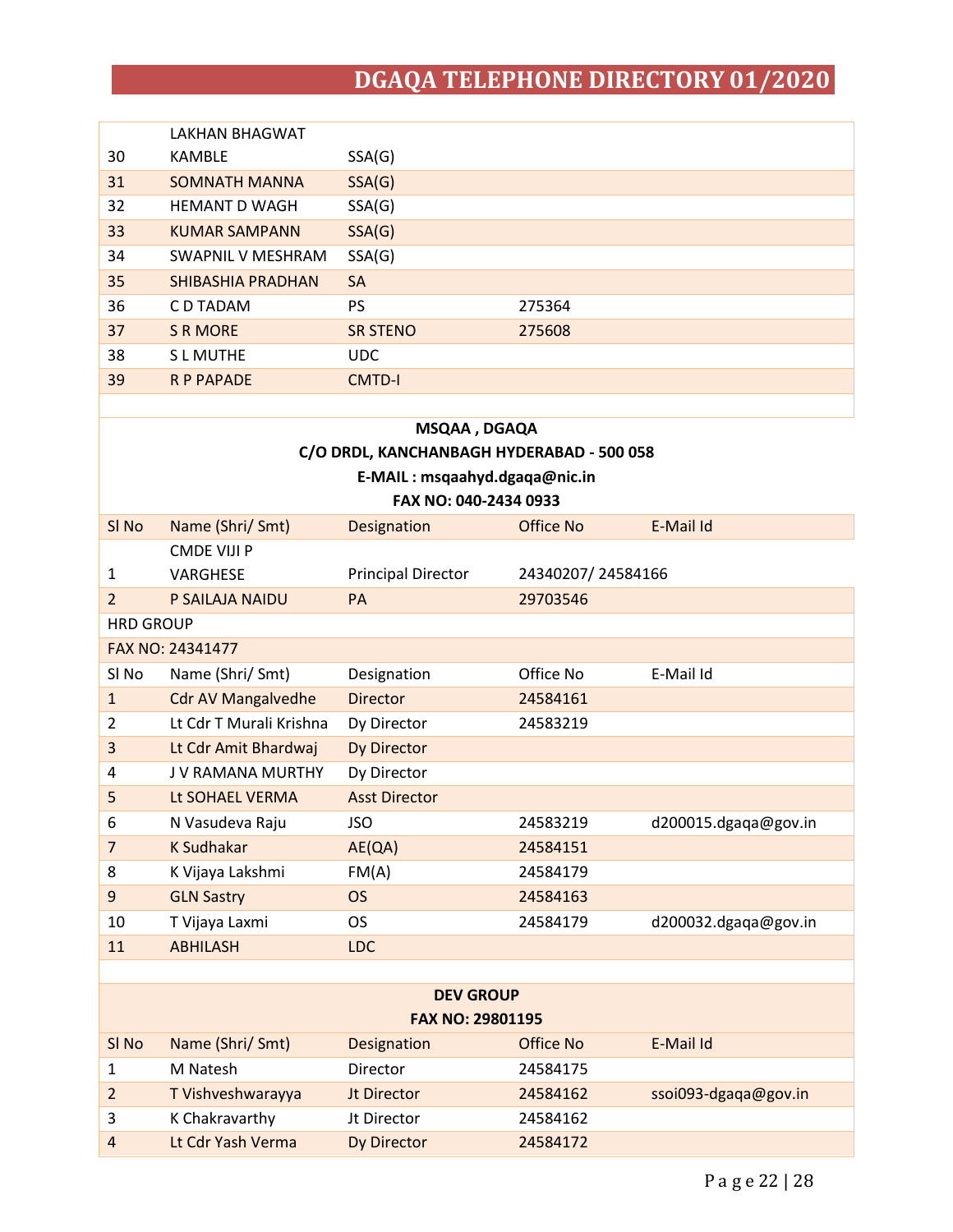| 5                | Srinivas D Mehetri            | Dy Director          | 24584172  | ssoi131-dgaqa@gov.in  |  |
|------------------|-------------------------------|----------------------|-----------|-----------------------|--|
| 6                | Lt Cdr Abhishek Singh         | Dy Director          | 24584176  |                       |  |
| 7                | M Srinivasa Rao               | <b>Asst Director</b> | 24584176  | ssoii208-dgaqa@gov.in |  |
| 8                | Srijith R                     | <b>Asst Director</b> | 24584176  |                       |  |
| 9                | C Chaya Devi                  | <b>Asst Director</b> | 24584176  |                       |  |
|                  |                               |                      |           |                       |  |
|                  |                               | <b>DOC GROUP</b>     |           |                       |  |
|                  |                               | FAX NO: 29801196     |           |                       |  |
| SI <sub>No</sub> | Name (Shri/ Smt)              | Designation          | Office No | E-Mail Id             |  |
| $\mathbf{1}$     | <b>Col Shyam S Sarathy</b>    | <b>Director</b>      | 24584165  |                       |  |
| $\overline{2}$   | Dr Jibnath Jha                | Jt Director          | 24584153  |                       |  |
| 3                | Lingampalli Prasad            | <b>Asst Director</b> | 24345455  | ssoi157-dgaqa@gov.in  |  |
| 4                | Hardeep Singh                 | <b>Asst Director</b> | 24584169  |                       |  |
| 5                | K Kalyanarama                 | <b>Asst Director</b> | 24584169  |                       |  |
| 6                | D B Shinde                    | <b>Asst Director</b> | 24584164  |                       |  |
| 7                | G Vasudeva Varma              | <b>Asst Director</b> | 24584164  |                       |  |
| 8                | S Babu Rao                    | CTO (Design)         | 24584154  |                       |  |
| 9                | <b>RAJESHWARI</b>             | CTO(M)               |           |                       |  |
| 10               | M Kondaiah                    | <b>CDM</b>           | 24584154  |                       |  |
| 11               | S Santha Sailaja              | Steno-I              | 24584165  |                       |  |
|                  |                               | <b>MRSAM GROUP</b>   |           |                       |  |
|                  |                               | FAX NO: 29801195     |           |                       |  |
| SI <sub>No</sub> | Name (Shri/ Smt)              | Designation          | Office No | E-Mail Id             |  |
| $\mathbf{1}$     | <b>Gp Capt Jatinder Singh</b> | <b>Director</b>      | 24584170  |                       |  |
| $\overline{2}$   | <b>B</b> Raguram              | Jt Director          | 24584171  |                       |  |
| 3                | <b>MK Anand Kumar</b>         | Dy Director          | 24584174  | ssoi112-dgaqa@gov.in  |  |
| 4                | <b>Biswajit Choudhury</b>     | <b>Asst Director</b> | 24584174  | ssoi152-dgaqa@gov.in  |  |
| 5                | <b>Cdr RK Tripathi</b>        | <b>Jt Director</b>   | 24584178  |                       |  |
| 6                | Prabhod Kumar                 | <b>Asst Director</b> | 24584174  |                       |  |
| 7                | K Vijay Kumar                 | <b>JSO</b>           | 24584174  |                       |  |
| 8                | D Prahalad                    | PA                   | 24584173  |                       |  |
|                  |                               |                      |           |                       |  |
|                  |                               | PRITHVI/PGAD GROUP   |           |                       |  |
| FAX NO: 24341887 |                               |                      |           |                       |  |
| SI <sub>No</sub> | Name (Shri/ Smt)              | Designation          | Office No | E-Mail Id             |  |
| $\mathbf{1}$     | Col SV Ahluwalia              | <b>Director</b>      | 24341887  |                       |  |
| $\overline{2}$   | Lt Col Deepak Gupta           | Jt Director          | 24341833  |                       |  |
| 3                | <b>CH Pratap Kumar</b>        | Dy Director          | 24587559  |                       |  |
| 4                | Venkata Ramana Kodi           | <b>Asst Director</b> | 24587556  | ssoii246-dgaqa@gov.in |  |
| 5                | <b>MS Raghavendra</b>         | <b>Asst Director</b> | 24587559  | ssoii178-dgaqa@gov.in |  |
| 6                | <b>KV RAMANA</b>              | <b>Asst Director</b> |           |                       |  |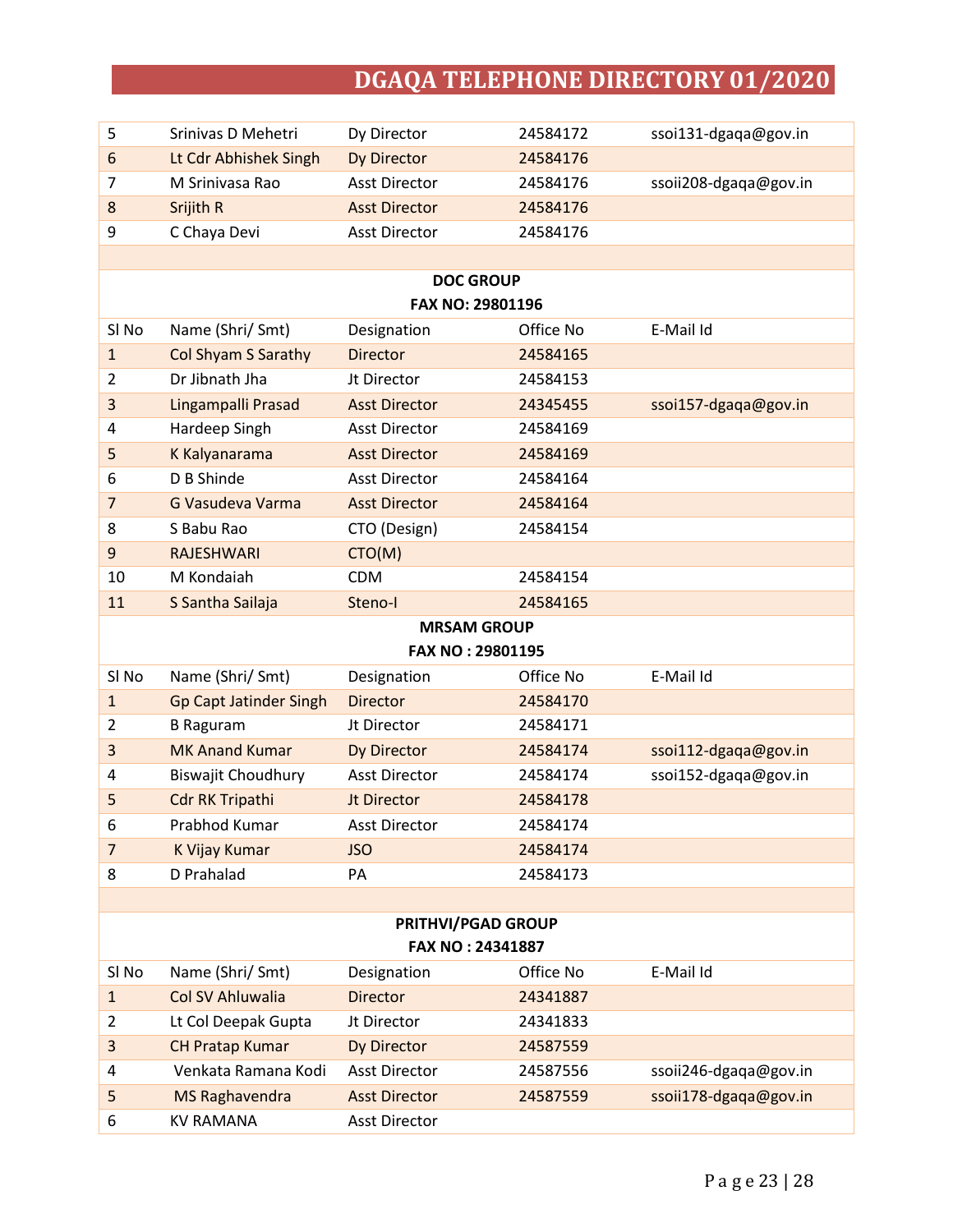|                  | Hemanata Kumar            |                         |                   |                       |  |
|------------------|---------------------------|-------------------------|-------------------|-----------------------|--|
| $\overline{7}$   | Panda                     | <b>Asst Director</b>    | 24587566          |                       |  |
|                  |                           |                         |                   |                       |  |
|                  |                           | <b>AGS GROUP</b>        |                   |                       |  |
|                  |                           | <b>FAX NO: 24343727</b> |                   |                       |  |
| SI <sub>No</sub> | Name (Shri/ Smt)          | Designation             | Office No         | E-Mail Id             |  |
|                  | Col Naresh Kumar          |                         |                   |                       |  |
| 1                | Bharadwaj                 | Director                | 24583239/29702368 |                       |  |
| $\overline{2}$   | <b>KK Reddy</b>           | <b>PA to Director</b>   | 24583239          |                       |  |
| 3                | E Venugopal               | Jt Director             | 24583224          |                       |  |
| $\overline{4}$   | M Annapoorna              | Dy Director             | 24583226          |                       |  |
| 5                | Jitendra                  | <b>Asst Director</b>    | 24583226          | ssoii210-dgaqa@gov.in |  |
| 6                | Subhajit Maitra           | <b>Asst Director</b>    | 24583225          |                       |  |
| <b>AMS GROUP</b> |                           |                         |                   |                       |  |
|                  |                           | FAX NO: 24341459        |                   |                       |  |
| SI <sub>No</sub> | Name (Shri/ Smt)          | Designation             | Office No         | E-Mail Id             |  |
| $\mathbf{1}$     | Nagaraja R B              | <b>Director</b>         | 24341459          | dir038-dgaqa@gov.in   |  |
| $\overline{2}$   | C Rangaswamaiah           | Jt Director             | 24340098          | psco059-dgaqa@gov.in  |  |
| 3                | <b>B M Dinakar Babu</b>   | <b>Jt Director</b>      | 24340324          | psco065-dgaqa@gov.in  |  |
| 4                | N Puttaraju               | Dy Director             | 24340679          | ssoi136-dgaqa@gov.in  |  |
|                  | Lt Cdr ANTRIKSH PC        |                         |                   |                       |  |
| 5                | <b>DUGGAL</b>             | Dy Director             |                   |                       |  |
| 6                | Lt Cdr UTTAM KAMAT        | Dy Director             |                   |                       |  |
| $\overline{7}$   | Lt DEVABARRATI            | <b>Asst Director</b>    |                   |                       |  |
| 8                | A Manjula                 | <b>Asst Director</b>    | 24347187          | ssoii239-dgaqa@gov.in |  |
| 9                | Suresh Kumar Bukka        | <b>Asst Director</b>    | 24340323          |                       |  |
| 10               | <b>RANDHIR KUMAR</b>      | <b>Asst Director</b>    |                   |                       |  |
| 11               | <b>LAKSHMANA RAO</b>      | <b>Asst Director</b>    |                   |                       |  |
| 12               | G Neduncheralathan        | JSO                     | 24340323          | d200003.dgaqa@gov.in  |  |
| 13               | <b>SARITA BAI</b>         | AE(QA)                  |                   |                       |  |
| 14               | DL VIJAY KUMAR            | CTO(M)                  |                   |                       |  |
| 15               | <b>Umesh Kumar M</b>      | Foreman                 | 24587102          |                       |  |
| 16               | V Krishnaveni             | Steno-I                 | 24341459          |                       |  |
|                  | <b>BMS GROUP</b>          |                         |                   |                       |  |
|                  |                           | <b>FAX NO: 24442247</b> |                   |                       |  |
| SI <sub>No</sub> | Name (Shri/ Smt)          | Designation             | Office No         | E-Mail Id             |  |
| $\mathbf{1}$     | Capt AS Thomas            | Director                | 24087165          |                       |  |
| $\overline{2}$   | <b>Cdr J Venkatapathy</b> | <b>Jt Director</b>      | 24087116          |                       |  |
| 3                | CH Jaya Prakash           | Jt Director             | 24087121          |                       |  |
| $\overline{4}$   | M M Javeed                | <b>Jt Director</b>      | 24087211          | psco084-dgaqa@gov.in  |  |
| 5                | Jose Varughese            | Dy Director             | 24087176          | ssoi122-dgaqa@gov.in  |  |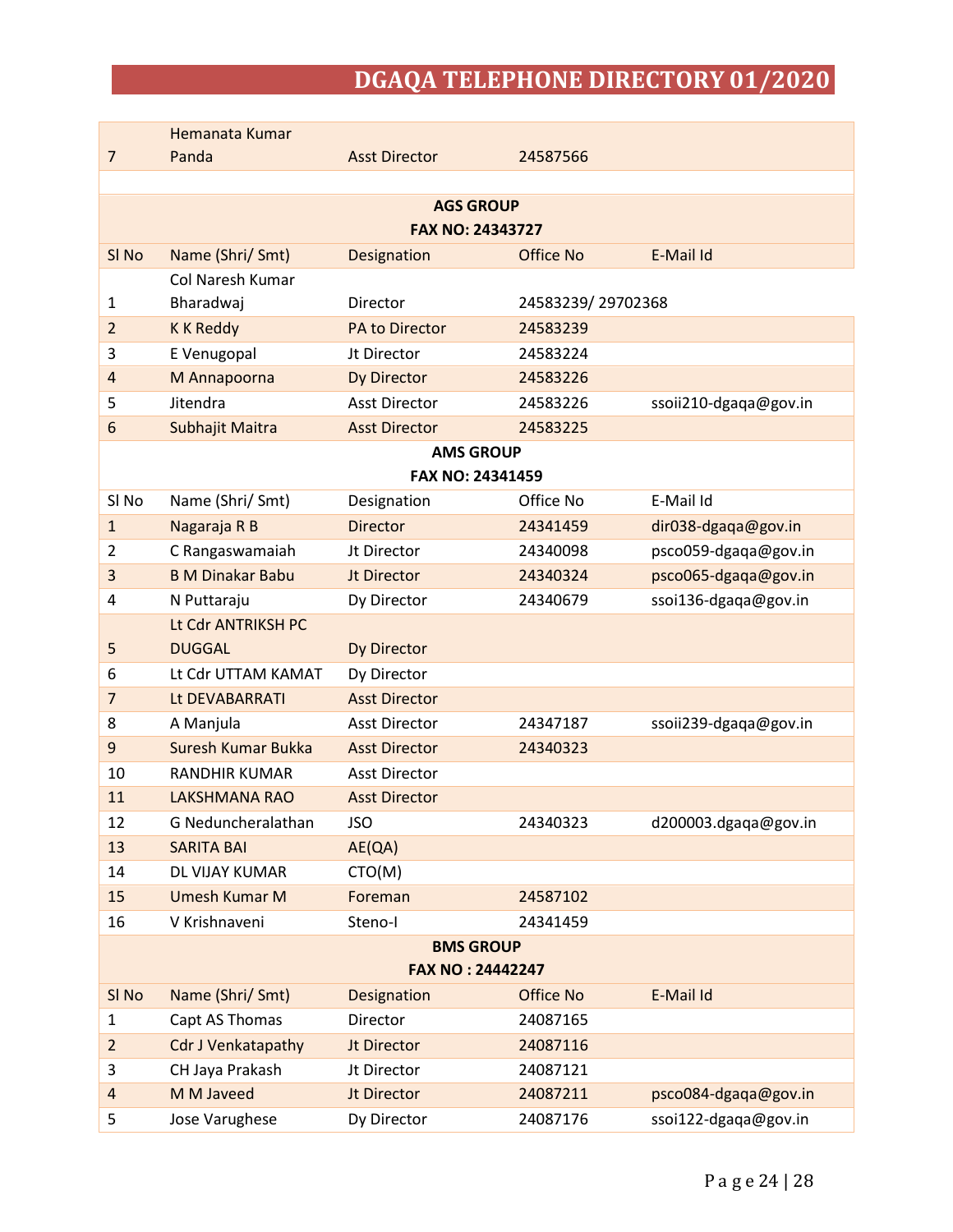|    | Lt Cdr Mohammed Ali |                      |          |                       |
|----|---------------------|----------------------|----------|-----------------------|
| 6  | R                   | Dy Director          | 24087113 |                       |
| 7  | Lt Cdr Rishi        | Dy Director          | 24087164 |                       |
|    | Lt Vaibhay Kumar    |                      |          |                       |
| 8  | Singh               | <b>Asst Director</b> | 24087164 |                       |
| 9  | Lt Dipu Bhuyan      | <b>Asst Director</b> | 24087142 |                       |
| 10 | S Rehman            | <b>Asst Director</b> | 24087115 | ssoii206-dgaqa@gov.in |
| 11 | SK Verma            | <b>Asst Director</b> | 24087115 |                       |
| 12 | L Balmurugan        | <b>SSA</b>           | 24087118 |                       |
| 13 | Sawan Kumar         | Examiner             | 24087212 |                       |

| <b>LRSAM GROUP</b> |                           |                         |           |                       |
|--------------------|---------------------------|-------------------------|-----------|-----------------------|
|                    |                           | <b>FAX NO: 24340953</b> |           |                       |
| SI No              | Name (Shri/ Smt)          | Designation             | Office No | E-Mail Id             |
| $\mathbf{1}$       | Capt VKP Pathak           | <b>Director</b>         | 24340953  |                       |
| 2                  | Lt Col Jatinder Singh     | Jt Director             | 24341458  |                       |
| 3                  | S Shafiyullah             | Dy Director             | 24587134  | ssoii176-dgaqa@gov.in |
| 4                  | K Mallikarjuna Rao        | Dy Director             | 24587113  |                       |
| 5                  | Lt Cdr Ankit Uniyal       | <b>Asst Director</b>    | 24587134  |                       |
| 6                  | Lt Ankush Gupta           | <b>Asst Director</b>    | 24587103  |                       |
| $\overline{7}$     | <b>Anshul Kumar Dohre</b> | <b>Asst Director</b>    | 24587113  | ssoii023-dgaqa@gov.in |
| 8                  | Kundan B Sonkamble        | <b>Asst Director</b>    | 24587113  |                       |
| 9                  | AH Manjappa               | <b>JSO</b>              | 24587113  | d200104.dgaqa@gov.in  |
| 10                 | MA Farook                 | F/M                     | 24587113  |                       |
| 11                 | M Nagaveni                | $S/G-I$                 | 24587110  |                       |
| 12                 | K Narasimha Rao           | Examiner                | 24587113  |                       |

|       | <b>ASTRA GROUP</b> |                      |           |                      |  |
|-------|--------------------|----------------------|-----------|----------------------|--|
| SI No | Name (Shri/ Smt)   | Designation          | Office No | E-Mail Id            |  |
|       | EV Rao             | Director             |           |                      |  |
|       | <b>SK Sarangi</b>  | <b>Jt Director</b>   |           |                      |  |
| 3     | Pandey S P MN      | <b>Asst Director</b> |           | ssoi121-dgaqa@gov.in |  |

### **RESIDENT MSQAA CELL, VIKHROLI, MUMBAI**

|       | FAX NO: 022-67961522/48/33 |             |           |                       |
|-------|----------------------------|-------------|-----------|-----------------------|
| SI No | Name (Shri/ Smt)           | Designation | Office No | E-Mail Id             |
|       | V G TAYADE                 | Dy Director | 24584170  | ssoii132-dgaga@gov.in |
|       | DINESH K KHAPEKAR          | Dy Director | 67963869  | ssoii221-dgaga@gov.in |
|       |                            |             |           |                       |

| <b>RESIDENT MSQAA CELL, COIMBATORE</b> |                      |             |        |           |  |
|----------------------------------------|----------------------|-------------|--------|-----------|--|
|                                        | FAX NO: 0422-6684069 |             |        |           |  |
| SI No                                  | Name (Shri/ Smt)     | Designation | Tel No | E-Mail Id |  |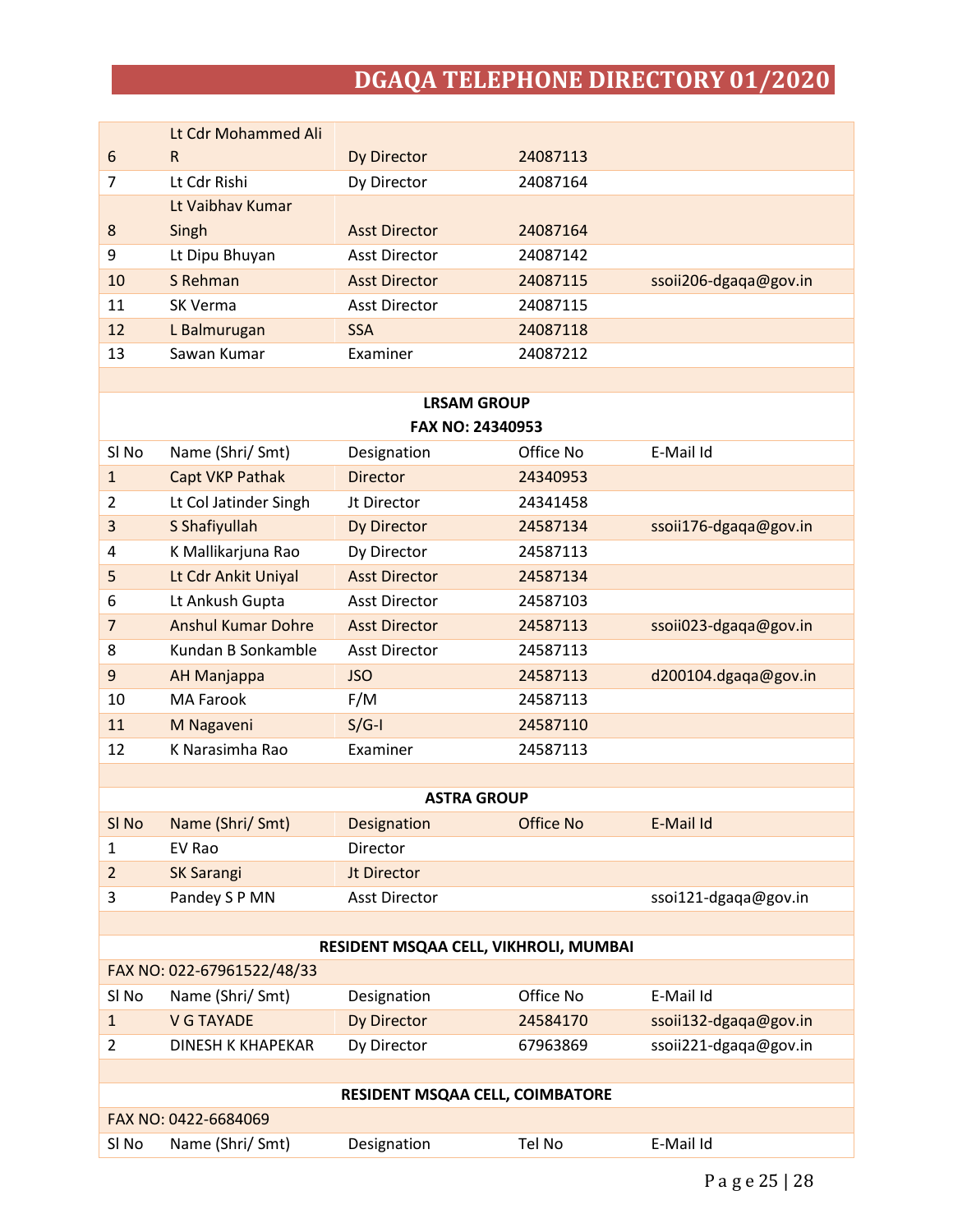| $\mathbf{1}$      | <b>CDR BR RAMESH</b>                                                          | <b>OIC</b>                              | 6684069   |                         |  |
|-------------------|-------------------------------------------------------------------------------|-----------------------------------------|-----------|-------------------------|--|
|                   |                                                                               |                                         |           |                         |  |
|                   |                                                                               | OADG, SSQAG, DGAQA C/O ASL, KANCHANBAGH |           |                         |  |
|                   |                                                                               | HYDERABAD - 500 058                     |           |                         |  |
|                   | E-MAIL: ssqaghyd.dgaqa@gov.in/ssqaghyd.hyd.dgaqa@nic.in/director.admin@nic.in |                                         |           |                         |  |
|                   |                                                                               | FAX NO: 040-2434 0933                   |           |                         |  |
| SI <sub>No</sub>  | Name (Shri/ Smt)                                                              | Designation                             | Office No | E-Mail Id               |  |
| $\mathbf{1}$      | <b>BRIG RANVIJAY SINGH</b>                                                    | Offg. ADG                               | 24584180  | sranvijay.151p@gov.in   |  |
|                   | Lt Cdr ABRAHAM                                                                |                                         |           |                         |  |
| $\overline{2}$    | PHILIP                                                                        | <b>Staff Officer to ADG</b>             | 24584181  |                         |  |
| $\overline{4}$    | <b>Cmde MM Mulge</b>                                                          | <b>Principal Director</b>               | 24584182  |                         |  |
|                   |                                                                               |                                         |           |                         |  |
| <b>MECHANICAL</b> |                                                                               |                                         |           |                         |  |
| SI <sub>No</sub>  | Name (Shri/ Smt)                                                              | Designation                             | Office No | E-Mail Id               |  |
| $\mathbf{1}$      | <b>MJ VINOD KUMAR</b>                                                         | <b>Director</b>                         | 24584193  | dir020-dgaqa@gov.in     |  |
|                   | Y VENU MADHAVA                                                                |                                         |           |                         |  |
| $\overline{2}$    | <b>RAO</b>                                                                    | <b>Jt Director</b>                      | 24344991  | ssoi091-dgaqa@gov.in    |  |
| 3                 | <b>K PREMANAND</b>                                                            | <b>Jt Director</b>                      | 24584190  | psco076-dgaqa@gov.in    |  |
| 4                 | <b>SHOBHA RANI SHETTI</b>                                                     | Dy Director                             | 24584190  | ssoi148-dgaqa@gov.in    |  |
| 5                 | <b>D JAYARAMULU</b>                                                           | Dy Director                             | 24584190  | ssoi161-dgaqa@gov.in    |  |
| 6                 | P ANAND                                                                       | Dy Director                             | 24584190  | p.anand31@gov.in        |  |
| $\overline{7}$    | Lt Cdr ANIL KUMAR                                                             | Dy Director                             | 24584190  |                         |  |
| 8                 | <b>ALANKAR WAHI</b>                                                           | Dy Director                             | 24584190  |                         |  |
| 9                 | <b>PRAMOD R DONGRE</b>                                                        | <b>Asst Director</b>                    | 24584190  | ssoii211-dgaqa@gov.in   |  |
|                   |                                                                               |                                         |           |                         |  |
|                   |                                                                               | <b>DOCUMENTATION</b>                    |           |                         |  |
| SI No             | Name (Shri/ Smt)                                                              | Designation                             | Office No | E-Mail Id               |  |
| $\mathbf{1}$      | <b>DPS MEENA</b>                                                              | <b>Jt Director</b>                      | 29801427  | ds.meena30@gov.in       |  |
|                   |                                                                               |                                         |           |                         |  |
|                   |                                                                               | <b>ADMIN &amp; TECH COORD</b>           |           |                         |  |
| SI No             | Name (Shri/ Smt)                                                              | Designation                             | Office No | E-Mail Id               |  |
| $\mathbf{1}$      | <b>Col RAJENDER SINGH</b>                                                     | <b>Director</b>                         | 24584183  |                         |  |
| $\overline{2}$    | Lt Col AJAY KANWAR                                                            | Jt Director                             | 24344616  | ajaykanwar.079h@gov.in  |  |
| 3                 | T BALAKRISHNA                                                                 | <b>SAO</b>                              | 24584184  | balakrishnat.dad@gov.in |  |
|                   |                                                                               |                                         |           |                         |  |
|                   |                                                                               | <b>ELECTRICAL</b>                       |           |                         |  |
| SI <sub>No</sub>  | Name (Shri/ Smt)                                                              | Designation                             | Office No | E-Mail Id               |  |
| $\mathbf{1}$      | <b>Col CP SRIRAM</b>                                                          | <b>Director</b>                         | 24584194  | sriram.cp@nic.in        |  |
| $\overline{2}$    | DT KRISHNAMRAJU                                                               | Jt Director                             | 23474036  | dt.krishnamraju@gov.in  |  |
|                   | Lt Cdr AVINASH                                                                |                                         |           |                         |  |
| 3                 | <b>RAJENDRAN</b>                                                              | Jt Director                             | 24584191  |                         |  |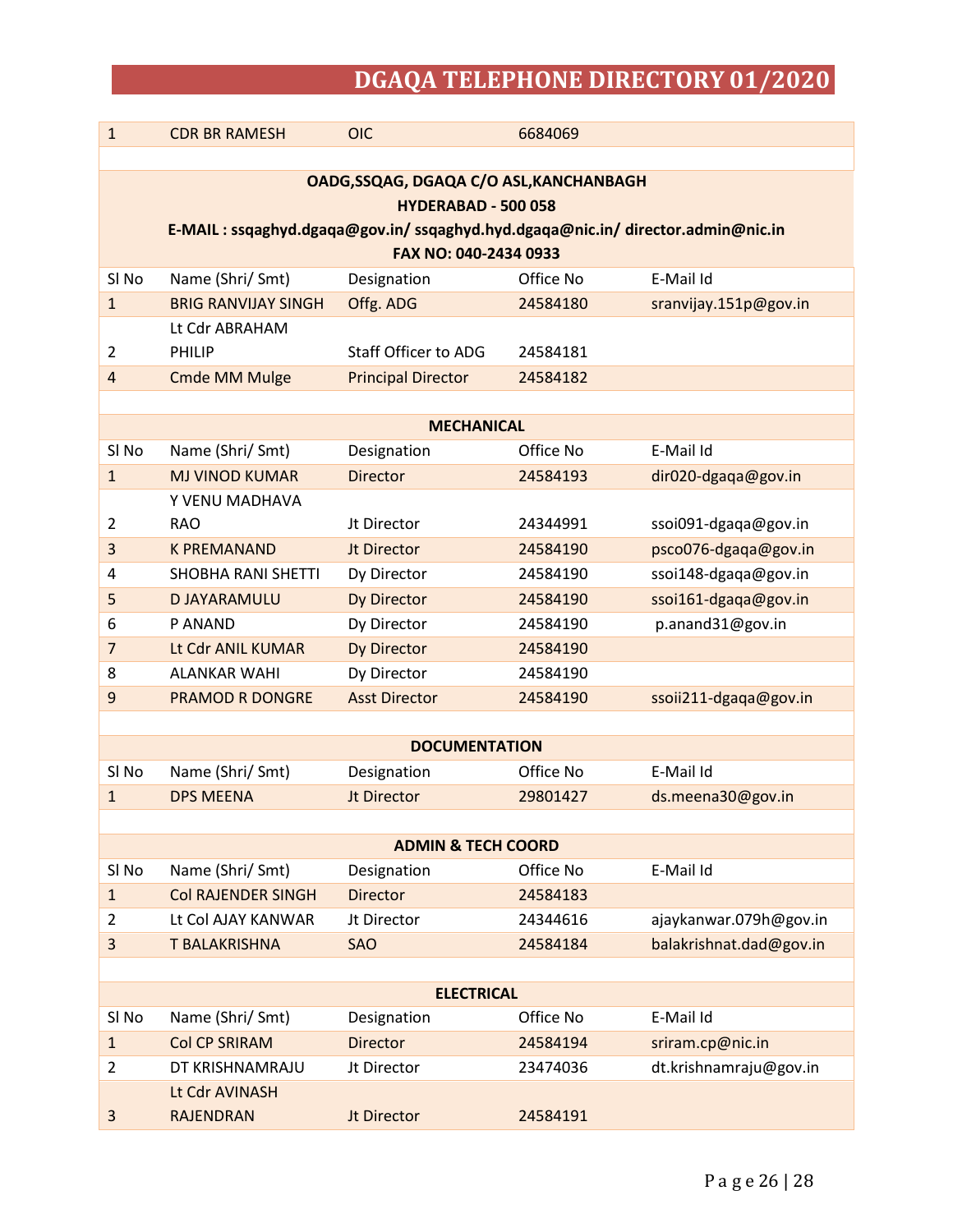|                  | <b>NIRANJAN</b>                 |                      |                  |                          |
|------------------|---------------------------------|----------------------|------------------|--------------------------|
| 4                | <b>CHAUDHURY</b>                | Dy Director          | 24584191         | ssoi126-dgaqa@gov.in     |
| 5                | <b>JSVM KRISHNA</b>             | Dy Director          | 24584191         | jsvm.krishna@gov.in      |
| 6                | <b>THOMSON GEORGE</b>           | <b>Asst Director</b> | 24584191         | ssoii251-dgaqa@gov.in    |
| $\overline{7}$   | Lt VIVEKANANDAN H               | <b>Asst Director</b> | 24584191         |                          |
|                  |                                 |                      |                  |                          |
|                  |                                 |                      | <b>GSE</b>       |                          |
| SI <sub>No</sub> | Name (Shri/ Smt)                | Designation          | Office No        | E-Mail Id                |
| $\mathbf{1}$     | <b>C RAMESH</b>                 | <b>Director</b>      | 24584158         | d100145.dgaqa@gov.in     |
| 2                | G NAGESHWARA RAO                | Jt Director          | 24584159         | g.nageshwararao07@gov.in |
|                  | <b>PRASANT KUMAR</b>            |                      |                  |                          |
| 3                | <b>GARAI</b>                    | Dy Director          | 24584159         | ssoii181-dgaqa@gov.in    |
| 4                | <b>NITIN S DHAMANGE</b>         | Dy Director          | 24584159         | ssoi139-dgaqa@gov.in     |
| 5                | <b>BB PATTANAYAK</b>            | <b>Asst Director</b> | 24584159         | bb.pattanayak31@gov.in   |
|                  |                                 |                      |                  |                          |
|                  |                                 |                      | <b>SINT</b>      |                          |
| SI <sub>No</sub> | Name (Shri/ Smt)                | Designation          | Office No        | E-Mail Id                |
| $\mathbf{1}$     | <b>R ANNADURAI</b>              | Dy Director          | 24301654         | r.annadurai11@gov.in     |
| $\overline{2}$   | Lt PREM KUMAR J                 | <b>Asst Director</b> | 24301664         |                          |
|                  |                                 |                      |                  |                          |
|                  |                                 |                      | <b>ANSP</b>      |                          |
| SI <sub>No</sub> | Name (Shri/ Smt)                | Designation          | <b>Office No</b> | E-Mail Id                |
| 1                | Capt D CHANDRA<br><b>SEKHAR</b> | Director             | 24301011         |                          |
| $\overline{2}$   | <b>Cdr B PRAKASH</b>            | Jt Director          | 24301170         |                          |
| 3                | <b>DASHPATI UPADHYAY</b>        | Jt Director          | 24301167         | psco087-dgaqa@gov.in     |
| $\overline{4}$   | <b>M MEENAKSHI</b>              |                      |                  | ssoii185-dgaqa@gov.in    |
|                  | Lt Cdr SENTHIL                  |                      |                  |                          |
| 5                | SIVAKUMAR                       | Dy Director          | 24301166         |                          |
| 6                | <b>G SHRAVAN KUMAR</b>          | <b>Asst Director</b> | 24301169         | ssoii230-dgaqa@gov.in    |
| $\overline{7}$   | K INDRASENA                     | <b>Asst Director</b> | 24301154         | ssoii249-dgaqa@gov.in    |
|                  |                                 |                      |                  |                          |
|                  |                                 |                      | <b>CPDC</b>      |                          |
| SI No            | Name (Shri/ Smt)                | Designation          | Office No        | E-Mail Id                |
| $\mathbf{1}$     | Cdr s MATHIYALAGAN              | Jt Director          | 24309234         |                          |
|                  |                                 |                      |                  | ssqagssoi0204-           |
| $\overline{2}$   | A K VERMA                       | <b>Asst Director</b> | 24309282         | dgaqa@gov.in             |
|                  |                                 |                      |                  | ssqagssoi1211-           |
| 3                | <b>D K MONDAL</b>               | Dy Director          | 24309233         | dgaqa@gov.in             |
| $\overline{4}$   | <b>L THARACHAND</b>             | <b>Asst Director</b> | 24309233         | ssqagssoi95-dgaqa@gov.in |
|                  |                                 |                      |                  |                          |
|                  |                                 |                      | <b>CAS</b>       |                          |